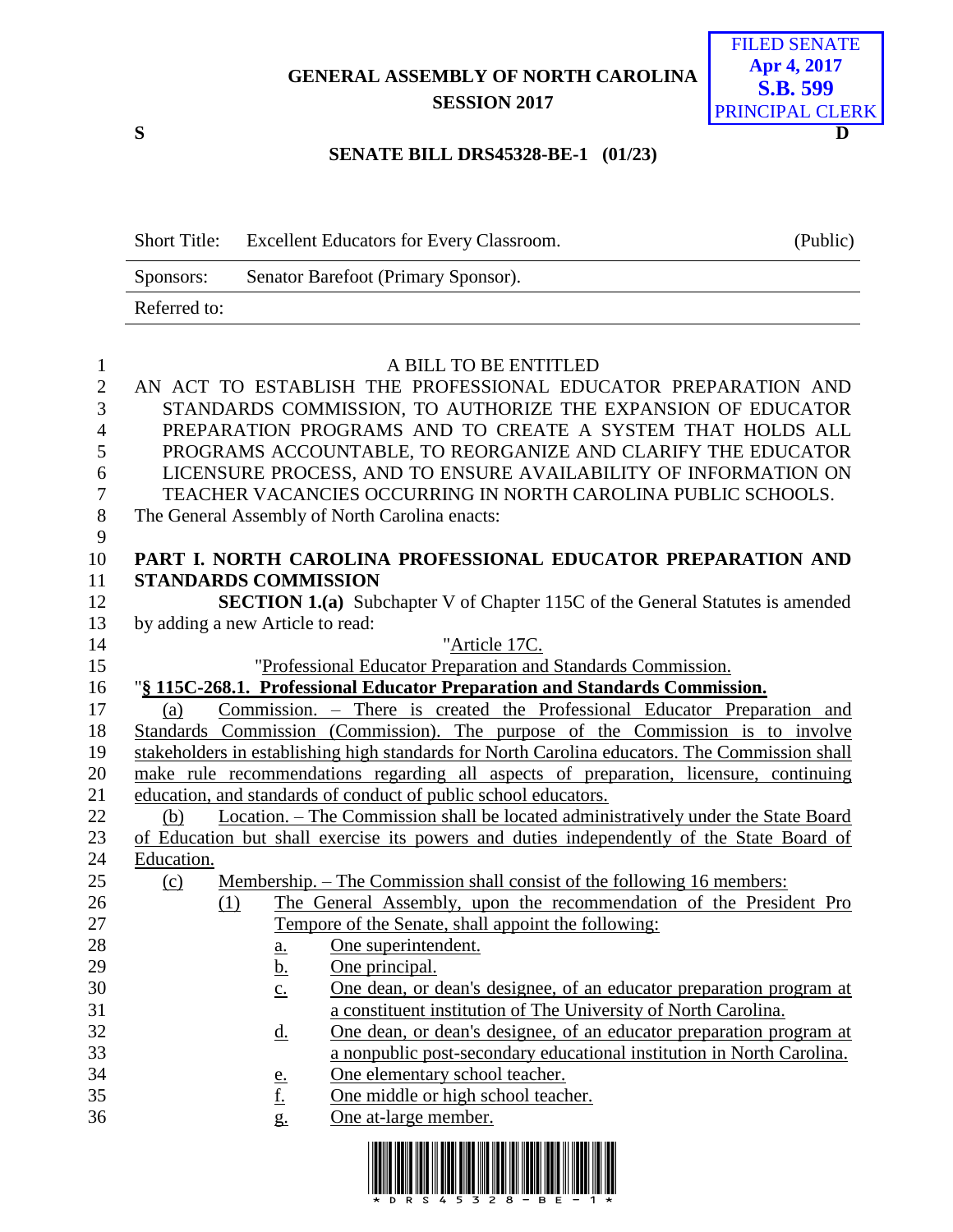|                 | <b>General Assembly Of North Carolina</b>                                                          | <b>Session 2017</b> |
|-----------------|----------------------------------------------------------------------------------------------------|---------------------|
| (2)             | The General Assembly, upon the recommendation of the Speaker of the                                |                     |
|                 | House of Representatives, shall appoint the following:                                             |                     |
|                 | One superintendent.<br>$\underline{\mathbf{a}}$ .                                                  |                     |
|                 | <u>b.</u><br>One principal.                                                                        |                     |
|                 | <u>One dean, or dean's designee, of an educator preparation program at</u><br>$\underline{c}$ .    |                     |
|                 | a constituent institution of The University of North Carolina.                                     |                     |
|                 | One dean, or dean's designee, of an educator preparation program at<br>$\underline{\mathrm{d}}$ .  |                     |
|                 | a nonpublic post-secondary educational institution in North Carolina.                              |                     |
|                 | One elementary school teacher.<br><u>e.</u>                                                        |                     |
|                 | <u>f.</u><br>One middle or high school teacher.                                                    |                     |
|                 | One at-large member.<br>g.                                                                         |                     |
| (3)             | The State Teacher of the Year.                                                                     |                     |
| (4)             | The Superintendent of Public Instruction, or his or her designee.                                  |                     |
|                 | In making appointments, the General Assembly is encouraged to select qualified citizens            |                     |
|                 | who are committed to improving the teaching profession and student achievement and who             |                     |
|                 | represent the racial, geographic, and gender diversity of the State. Before their appointment to   |                     |
|                 | this Commission, with the exception of the at-large members, the members must have been            |                     |
|                 | actively engaged in the profession of teaching, in the education of students in educator           |                     |
|                 | preparation programs, or in the practice of public school administration for at least three years, |                     |
|                 | at least two of which occurred in this State. The members shall serve for two-year terms. Initial  |                     |
|                 | terms shall begin September 1, 2017. Vacancies in the membership shall be filled by the            |                     |
|                 | General Assembly, as provided in G.S. 120-122, using the same criteria as provided in this         |                     |
| subsection.     |                                                                                                    |                     |
| (d)             | <u> Organization and Functioning. – The Commission shall elect a chair, a vice-chair,</u>          |                     |
|                 | and a secretary from among its membership. In the absence of the chair, the vice-chair shall       |                     |
|                 | preside over the Commission's meetings. All members are voting members, and a majority of          |                     |
|                 | the Commission constitutes a quorum. The Commission shall adopt rules to govern its                |                     |
| proceedings.    |                                                                                                    |                     |
| (e)             | Meetings. – Meetings of the Commission shall be held upon the call of the chair or                 |                     |
| the Commission. | the vice-chair in the absence of the chair. The Superintendent shall call the initial meeting of   |                     |
| (f)             | Compensation and Reimbursement. – Members of the Commission shall receive                          |                     |
|                 | compensation for their services and reimbursement for expenses incurred in the performance of      |                     |
|                 | their duties required by this Article at the rate prescribed in G.S. 138-5 and G.S. 138-6.         |                     |
| (g)             | Personnel. – The Commission may employ, subject to Chapter 126 of the General                      |                     |
|                 | Statutes, the necessary personnel for the performance of its functions and fix compensation        |                     |
|                 | within the limits of funds available to the Commission.                                            |                     |
|                 | "§ 115C-268.5. Powers and duties of the Commission.                                                |                     |
| (a)             | Duties. - The Commission shall:                                                                    |                     |
| (1)             | Develop and recommend to the State Board of Education rules related to all                         |                     |
|                 | aspects of educator preparation programs in accordance with Article 17D of                         |                     |
|                 | this Chapter.                                                                                      |                     |
| (2)             | Develop and recommend to the State Board of Education rules related to all                         |                     |
|                 | aspects of professional standards for North Carolina educators in accordance                       |                     |
|                 | with Article 17E of this Chapter.                                                                  |                     |
| (3)             | Provide recommendations as requested to the State Board of Education                               |                     |
|                 | related to the educator preparation programs and professional standards of                         |                     |
|                 | North Carolina educators.                                                                          |                     |
| (b)             | State Board Approval. – The Commission shall submit its recommendations under                      |                     |
|                 | subsection (a) of this section to the State Board. The State Board shall adopt or reject the rules |                     |
|                 | recommendations. The State Board shall not make any substantive changes to any rules               |                     |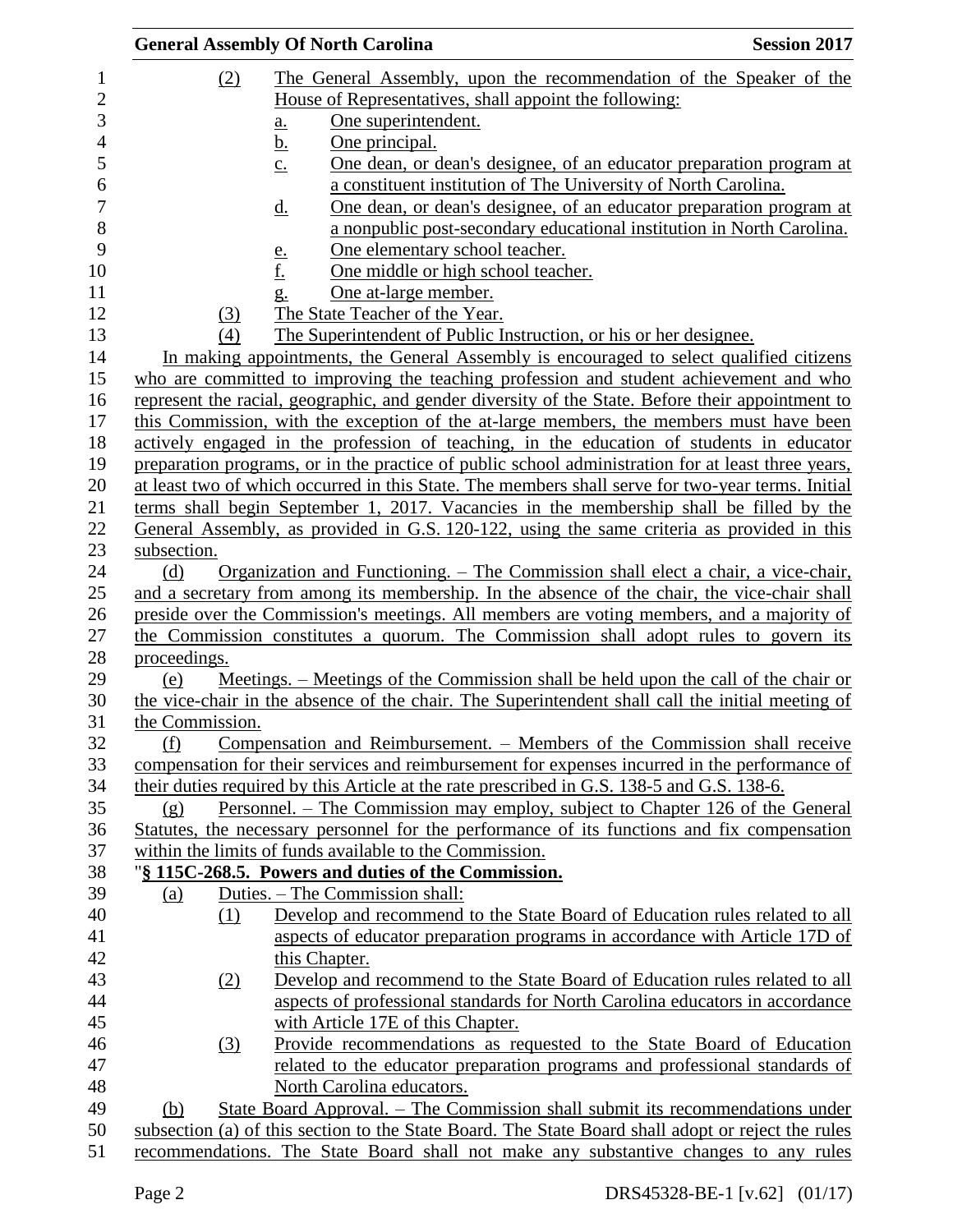# **General Assembly Of North Carolina Session 2017**

| $\mathbf{1}$   |                                                                                               | recommendation that it adopts. If the State Board rejects the rules recommendation, it shall |  |  |  |
|----------------|-----------------------------------------------------------------------------------------------|----------------------------------------------------------------------------------------------|--|--|--|
| $\mathbf{2}$   | state with specificity its reasons for rejection; the Commission may then amend that rules    |                                                                                              |  |  |  |
| 3              | recommendation and resubmit it to the State Board. The Board shall adopt or reject the        |                                                                                              |  |  |  |
| $\overline{4}$ | amended rules recommendation. If the State Board fails to adopt the Commission's original and |                                                                                              |  |  |  |
| 5              |                                                                                               | amended rule recommendations, the State Board may develop and adopt its own rules.           |  |  |  |
| 6              | (c)                                                                                           | Annual Report. – The Commission shall submit a report by December 1, 2018, and               |  |  |  |
| $\tau$         |                                                                                               | annually thereafter, to the Joint Legislative Education Oversight Committee and the State    |  |  |  |
| $8\,$          |                                                                                               | Board of Education of its activities during the preceding year, together with any            |  |  |  |
| 9              |                                                                                               | recommendations and findings regarding improvement of the teaching profession."              |  |  |  |
| 10             |                                                                                               |                                                                                              |  |  |  |
| 11             |                                                                                               | PART II. EDUCATOR PREPARATION PROGRAMS                                                       |  |  |  |
| 12             |                                                                                               | <b>SECTION 2.(a)</b> G.S. 115C-296.8 is repealed.                                            |  |  |  |
| 13             |                                                                                               | <b>SECTION 2.(b)</b> G.S. 115C-296.9 is repealed.                                            |  |  |  |
| 14             |                                                                                               | <b>SECTION 2.(c)</b> G.S. 115C-296.10 is repealed.                                           |  |  |  |
| 15             |                                                                                               | SECTION 2.(d) G.S. 115C-296.11 is repealed.                                                  |  |  |  |
| 16             |                                                                                               | <b>SECTION 2.(e)</b> G.S. 115C-296.12 is repealed.                                           |  |  |  |
| 17             |                                                                                               | <b>SECTION 2.(f)</b> G.S. 115C-296.13 is repealed.                                           |  |  |  |
| 18             |                                                                                               | <b>SECTION 2.(g)</b> G.S. 115C-309 is repealed.                                              |  |  |  |
| 19             |                                                                                               | <b>SECTION 2.(h)</b> G.S. 115C-310 is repealed.                                              |  |  |  |
| 20             |                                                                                               | <b>SECTION 2.(i)</b> Subchapter V of Chapter 115C of the General Statutes is amended         |  |  |  |
| 21             | by adding a new Article to read:                                                              |                                                                                              |  |  |  |
| 22             |                                                                                               | "Article 17D.                                                                                |  |  |  |
| 23             |                                                                                               | "Educator Preparation Programs.                                                              |  |  |  |
| 24             | "§ 115C-269.1. Definitions.                                                                   |                                                                                              |  |  |  |
| 25             |                                                                                               | As used in this Article, the following definitions shall apply:                              |  |  |  |
| 26             | (1)                                                                                           | Approved EPP. - An EPP that has been approved by the State Board as                          |  |  |  |
| 27             |                                                                                               | meeting the requirements established by rule, as provided<br>in                              |  |  |  |
| 28             |                                                                                               | G.S. 115C-269.10.                                                                            |  |  |  |
| 29             | (2)                                                                                           | Authorized EPP. $-$ An EPP that (i) has met the accountability performance                   |  |  |  |
| 30             |                                                                                               | standards described in G.S. 115C-269.35 and (ii) has been approved by the                    |  |  |  |
| 31             |                                                                                               | State Board or accredited by CAEP to prepare, train, and recommend                           |  |  |  |
| 32             |                                                                                               | students for licensure.                                                                      |  |  |  |
| 33             | (3)                                                                                           | CAEP. – Council for the Accreditation of Educator Preparation.                               |  |  |  |
| 34             | (4)                                                                                           | Clinical educator. $-$ An individual employed by a partner school, including a               |  |  |  |
| 35             |                                                                                               | classroom teacher, who assesses, supports, and develops a clinical intern's                  |  |  |  |
| 36             |                                                                                               | knowledge, skills, and professional disposition during an internship.                        |  |  |  |
| 37             | (5)                                                                                           | Clinical intern or intern. $-$ Any student enrolled in a recognized EPP who is               |  |  |  |
| 38             |                                                                                               | jointly assigned by that EPP and a local board of education to teach under                   |  |  |  |
| 39             |                                                                                               | the direction and supervision of a clinical educator, as provided in                         |  |  |  |
| 40             |                                                                                               | G.S. 115C-269.25.                                                                            |  |  |  |
| 41             | <u>(6)</u>                                                                                    | Clinical internship or internship. $-$ Type of field experience in which a                   |  |  |  |
| 42             |                                                                                               | clinical intern works under the supervision of a clinical educator and may be                |  |  |  |
| 43             |                                                                                               | delegated those duties granted to an educator by G.S. 115C-307 and any                       |  |  |  |
| 44             |                                                                                               | other part of the school program for which the clinical educator is                          |  |  |  |
| 45             |                                                                                               | responsible.                                                                                 |  |  |  |
| 46             | (7)                                                                                           | Clinical mentor or mentor. $-$ An individual employed by an elementary or                    |  |  |  |
| 47             |                                                                                               | secondary school, including a classroom teacher, who assesses, supports,                     |  |  |  |
| 48             |                                                                                               | and develops a clinical resident's knowledge, skills, and professional                       |  |  |  |
| 49             |                                                                                               | disposition during the residency.                                                            |  |  |  |
| 50             | (8)                                                                                           | Clinical residency or residency. $-$ Type of field experience in which a                     |  |  |  |
| 51             |                                                                                               | clinical resident who already holds a bachelor's degree is enrolled in a                     |  |  |  |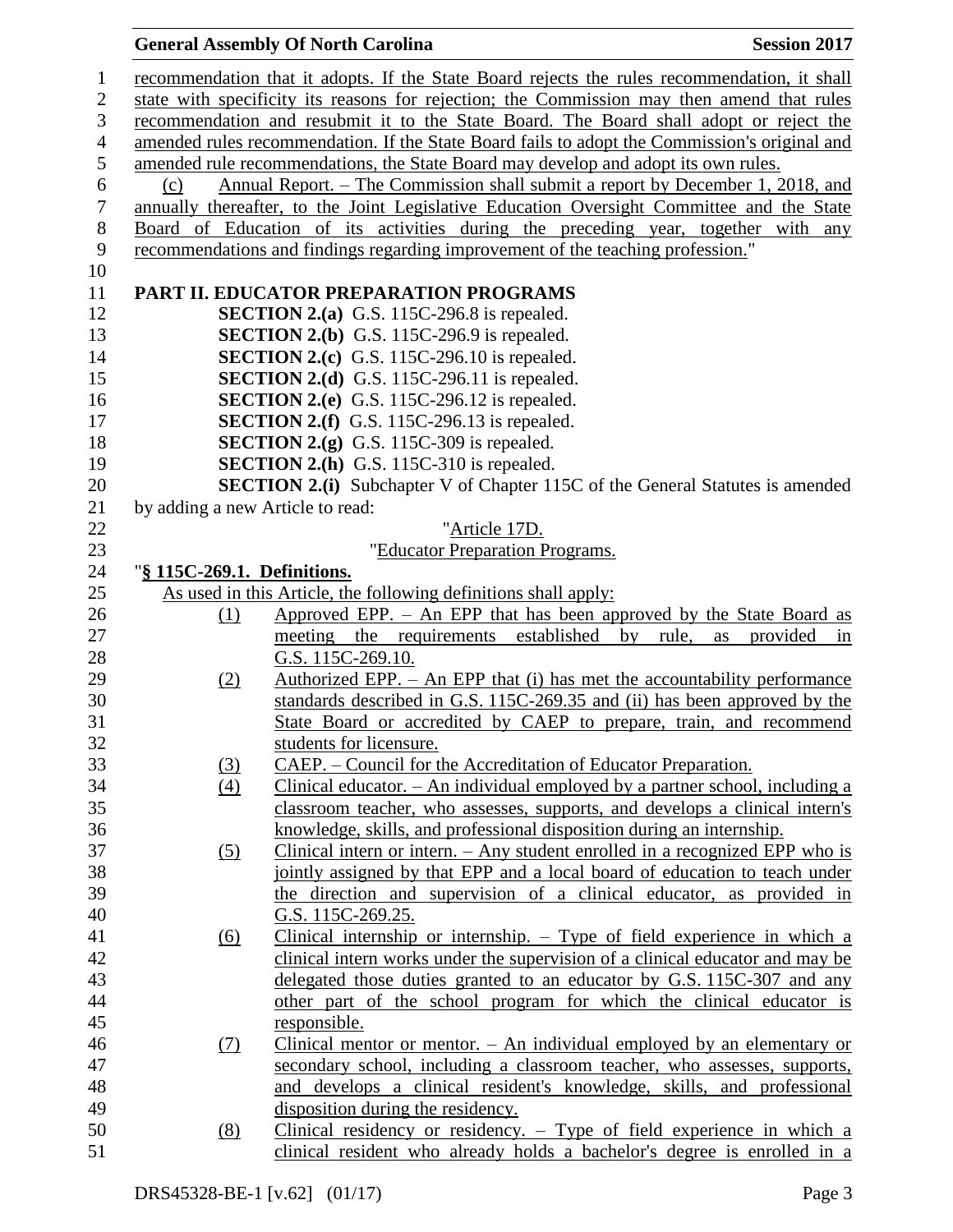|                               | <b>Session 2017</b><br><b>General Assembly Of North Carolina</b>                                 |
|-------------------------------|--------------------------------------------------------------------------------------------------|
|                               | recognized EPP and also employed by a local school administrative unit as                        |
|                               | an educator and supervised by the recognized EPP in partial fulfillment of                       |
|                               | the recognized EPP's training requirements.                                                      |
| (9)                           | Clinical resident. $-$ Any student who meets the following criteria:                             |
|                               | Holds a bachelor's degree.<br><u>a.</u>                                                          |
|                               | <u>b.</u><br>Is enrolled in a recognized EPP.                                                    |
|                               | Is employed by a local school administrative unit as an educator and<br>$\underline{c}$ .        |
|                               | supervised by the recognized EPP in partial fulfillment of the                                   |
|                               | recognized EPP's training requirements.                                                          |
| (10)                          | Educator preparation program or EPP. - Any entity that prepares, trains, and                     |
|                               | recommends students for teacher licensure.                                                       |
| (11)                          | Field experience. – Placement of students enrolled in a recognized EPP in                        |
|                               | settings to provide opportunities to observe, practice, and demonstrate                          |
|                               | knowledge and skills. A field experience may include preclinical classroom                       |
|                               | experiences.                                                                                     |
| (12)                          | Field supervisor. $-$ An individual who is employed by a recognized EPP to                       |
|                               | observe students, monitor their performance, and provide constructive                            |
|                               | feedback to improve their effectiveness as educators during their clinical                       |
|                               | internship or residency.                                                                         |
| (13)                          | Initially authorized EPP. - An EPP that has been either approved by the                          |
|                               | State Board or accredited by CAEP to prepare, train, and recommend                               |
|                               | students for licensure, but lacks data required by the performance standards                     |
|                               | described in G.S. 115C-269.35.                                                                   |
| (14)                          | Partner school. - An elementary or secondary school located in North                             |
|                               | Carolina that includes (i) a public school governed by a local board of                          |
|                               | education, a charter school board of directors, a regional school board of                       |
|                               | directors, or a UNC laboratory school board of trustees; (ii) a Department of                    |
|                               | Defense Elementary and Secondary School established pursuant to 10                               |
|                               | U.S.C. $\S$ 2164; and (iii) a nonpublic school that meets the requirements of                    |
|                               | Part 1 or 2 of Article 39 of this Chapter.                                                       |
| (15)                          | Recognized educator preparation program or recognized EPP. - An entity                           |
|                               | that is initially authorized or authorized by the State Board to recommend                       |
|                               | students for educator licensure.                                                                 |
| (16)                          | Student. – An individual enrolled in a recognized educator preparation                           |
|                               | program.                                                                                         |
|                               | "§ 115C-269.5. Educator preparation programs.                                                    |
| (a)                           | Role of EPPs. – An EPP shall prepare students for educator licensure and meet the                |
|                               | standards and requirements set forth in this Article. To recommend students for licensure, an    |
|                               | EPP shall be recognized by the State Board.                                                      |
| (b)                           | State Board Authority. – The State Board shall initially authorize and recognize an              |
|                               | EPP as required by this Article. The State Board shall have authority to regulate EPPs in        |
| accordance with this Article. |                                                                                                  |
| (c)                           | Initial Authorization. – The State Board shall assign the status of initially authorized         |
|                               | to an EPP if it has not yet generated sufficient data to meet the performance standards, but the |
|                               | EPP meets one of the following criteria:                                                         |
| (1)<br>(2)                    | The EPP is approved by the State Board.<br>The EPP is nationally accredited by CAEP.             |
|                               | Authorization. – The State Board shall assign the status of authorized to an EPP if              |
| (d)                           | the EPP meets the following criteria:                                                            |
| (1)                           | The EPP is approved by the State Board or nationally accredited by CAEP.                         |
|                               |                                                                                                  |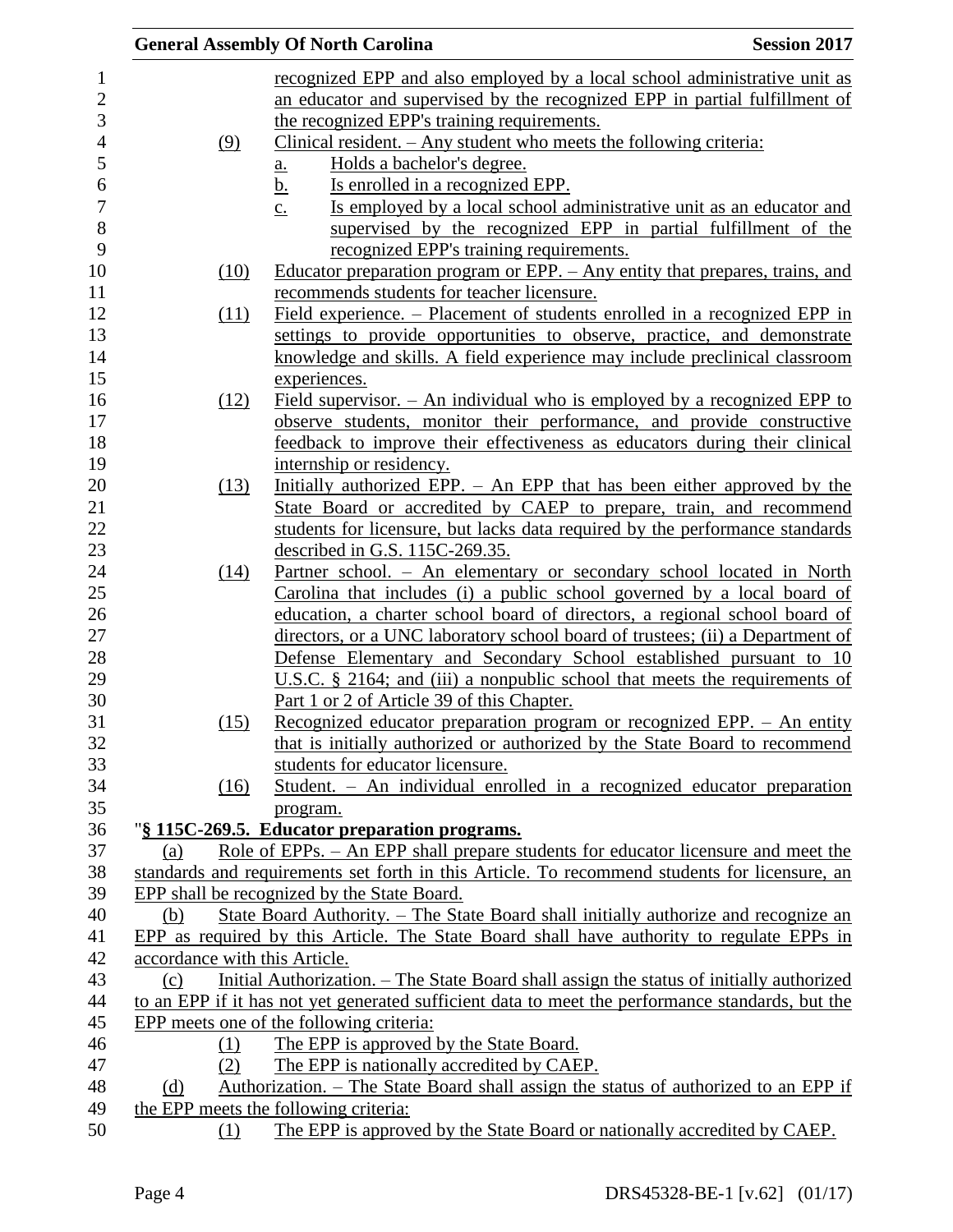|            | <b>General Assembly Of North Carolina</b>                                                      | <b>Session 2017</b> |
|------------|------------------------------------------------------------------------------------------------|---------------------|
| (2)        | The EPP satisfies the performance standards to the extent that the EPP has                     |                     |
|            | not been assigned revoked status described in G.S. 115C-269.45.                                |                     |
| (e)        | The State Board shall assign the status of recognized EPP to an EPP that has the               |                     |
|            | status of initially authorized or authorized.                                                  |                     |
|            | "§ 115C-269.10. Educator preparation program approval process.                                 |                     |
| (a)        | State Board Authority. – The State Board shall have authority to approve an EPP                |                     |
|            | that meets the requirements established by rule as provided in subsection (b) of this section. |                     |
| (b)        | <u> Rules for Granting State Approval. – The State Board shall adopt rules for granting</u>    |                     |
|            | approval to EPPs in accordance with this Article. The rules shall ensure the following:        |                     |
| <u>(1)</u> | A rigorous approval process that requires that the criteria in this Article are                |                     |
|            | met.                                                                                           |                     |
| (2)        | An application process, peer review, and technical assistance provided by                      |                     |
|            | the State Board.                                                                               |                     |
| (3)        | An approval period of five years and process for renewal of approval.                          |                     |
| (c)        | Minimum Approval Standards. - At a minimum, the rules established as provided in               |                     |
|            | subsection (b) of this section shall include the following standards:                          |                     |
| (1)        | Students shall develop a deep understanding of the critical concepts and                       |                     |
|            | principles of their discipline and, by completion, be able to use                              |                     |
|            | discipline-specific practices flexibly to advance the learning of all students                 |                     |
|            | toward attainment of college- and career-ready standards.                                      |                     |
| (2)        | Effective partnerships and high-quality clinical practice shall be central to                  |                     |
|            | preparation so that students develop the knowledge, skills, and professional                   |                     |
|            | dispositions necessary to demonstrate positive impact on all elementary and                    |                     |
|            | secondary students' learning and development.                                                  |                     |
| (3)        | Quality of students shall be a continuing and purposeful part of the EPP's                     |                     |
|            | responsibility from recruitment, at admission, through the progression of                      |                     |
|            | courses and field experiences, and to decisions that completers are prepared                   |                     |
|            | to teach effectively and are recommended for licensure. The EPP shall                          |                     |
|            | demonstrate that development of student quality is the goal of educator                        |                     |
|            | preparation in all phases of the program, through evidence of impact under                     |                     |
|            | subdivision (4) of this subsection.                                                            |                     |
| (4)        | The EPP shall demonstrate the impact of its completers on elementary and                       |                     |
|            | secondary student learning and development, classroom instruction, and                         |                     |
|            | schools, and the satisfaction of its completers with the relevance and                         |                     |
|            | effectiveness of their preparation.                                                            |                     |
| (5)        | The EPP shall maintain a quality assurance system comprised of valid data                      |                     |
|            | from multiple measures, including evidence of students' and completers'                        |                     |
|            | positive impact on elementary and secondary student learning and                               |                     |
|            | development. The EPP shall support continuous improvement that is                              |                     |
|            | sustained and evidence-based and that evaluates the effectiveness of its                       |                     |
|            | completers. The EPP shall use the results of inquiry and data collection to                    |                     |
|            | establish priorities, enhance program elements and capacity, and test                          |                     |
|            | innovations to improve completers' impact on elementary and secondary                          |                     |
|            | student learning and development.                                                              |                     |
| (d)        | Application. – An EPP seeking to be approved by the State Board shall complete the             |                     |
|            | application process established by the State Board.                                            |                     |
| (e)        | Peer Review. - An EPP seeking to be approved by the State Board shall undergo a                |                     |
|            | peer review process established by the State Board that includes highly qualified and trained  |                     |
|            | members to adequately review programs within the State.                                        |                     |
| (f)        | Technical Assistance. – For EPPs seeking approval, the State Board shall provide               |                     |
|            | technical assistance in efforts to do the following:                                           |                     |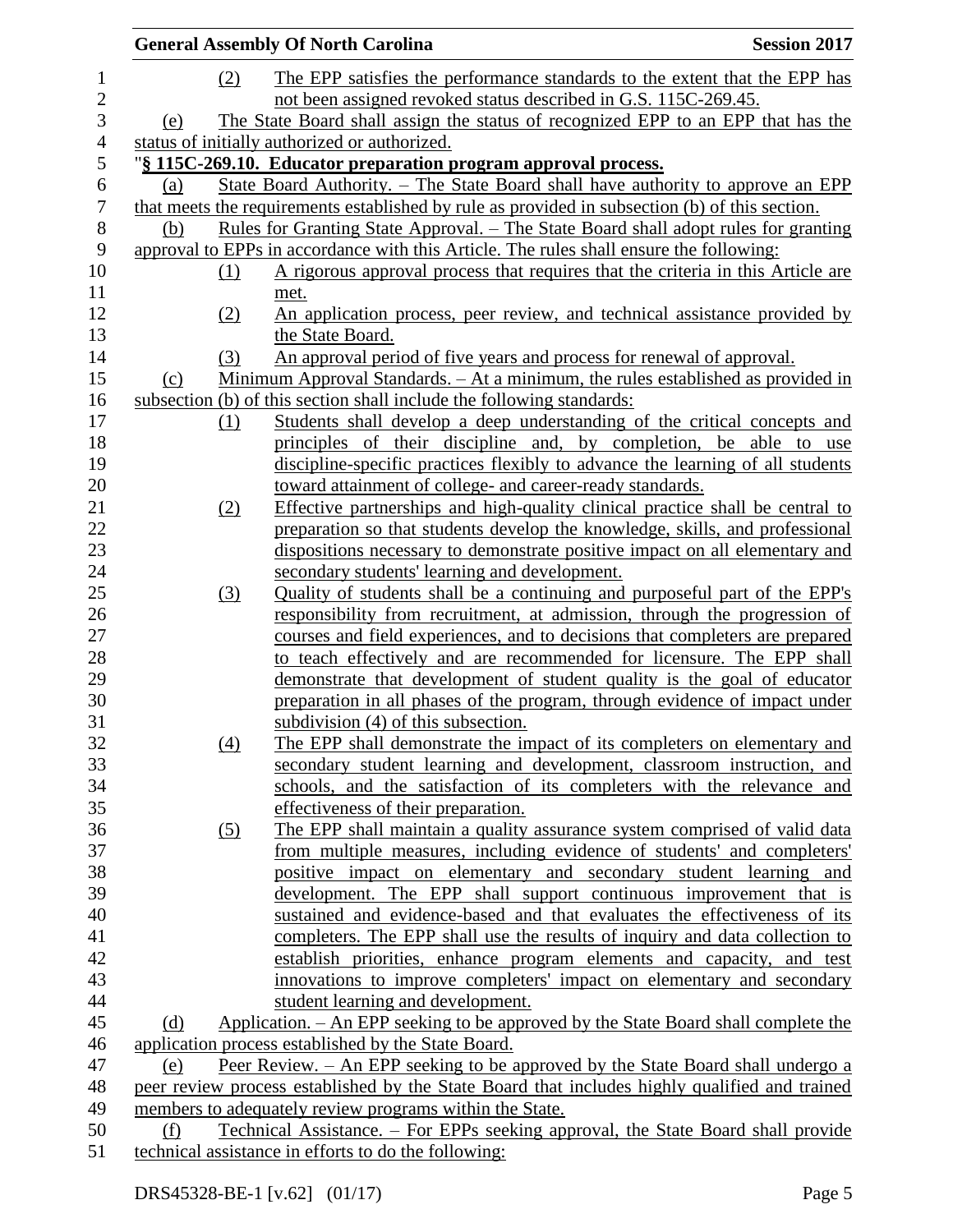|                          | <b>General Assembly Of North Carolina</b> |     |                                             | <b>Session 2017</b>                                                                                 |                  |
|--------------------------|-------------------------------------------|-----|---------------------------------------------|-----------------------------------------------------------------------------------------------------|------------------|
| $\mathbf{1}$             |                                           | (1) |                                             | Improve education quality and EPP performance.                                                      |                  |
| $\overline{2}$           |                                           | (2) |                                             | Inform EPPs about the program approval process as part of EPP                                       |                  |
| $\mathfrak{Z}$           |                                           |     |                                             | performance based on outcome data.                                                                  |                  |
| $\overline{\mathcal{A}}$ |                                           | (3) |                                             | Assist with State and federal reporting processes.                                                  |                  |
| 5                        |                                           | (4) |                                             | Help build and maintain partnerships between elementary and secondary                               |                  |
| 6                        |                                           |     |                                             | schools and EPPs.                                                                                   |                  |
| $\overline{7}$           |                                           |     |                                             | "§ 115C-269.15. Minimum admissions requirements for educator preparation programs.                  |                  |
| $8\,$                    | (a)                                       |     |                                             | <u>Testing. – A recognized EPP shall not admit a student until that student has met one</u>         |                  |
| 9                        | of the following criteria:                |     |                                             |                                                                                                     |                  |
| 10                       |                                           | (1) |                                             | Attained a passing score or prescribed minimum score set by the State Board                         |                  |
| 11                       |                                           |     |                                             | for a preprofessional skills test.                                                                  |                  |
| 12                       |                                           | (2) |                                             | Achieved the appropriate required scores, as determined by the State Board,                         |                  |
| 13                       |                                           |     |                                             | on the verbal and mathematics portions of the SAT or ACT. The minimum                               |                  |
| 14                       |                                           |     |                                             | combined verbal and mathematics score set by the State Board for the SAT                            |                  |
| 15                       |                                           |     |                                             | shall be 1,100 or greater. The minimum composite score set by the State                             |                  |
| 16                       |                                           |     |                                             | Board for the ACT shall be 24 or greater.                                                           |                  |
| 17                       |                                           | (3) |                                             | Holds a bachelor's degree.                                                                          |                  |
| 18                       | (b)                                       |     |                                             | Grade Point Average. $-$ A recognized EPP shall not admit a student into an EPP                     |                  |
| 19                       |                                           |     |                                             | unless that student has earned a minimum grade point average of at least a 2.7. A recognized        |                  |
| 20                       |                                           |     |                                             | EPP shall ensure that the minimum cohort grade point average for each entering cohort to an         |                  |
| 21                       | EPP is at least a 3.0.                    |     |                                             |                                                                                                     |                  |
| 22                       |                                           |     |                                             | "§ 115C-269.20. Content and pedagogy requirements.                                                  |                  |
| 23                       | (a)                                       |     |                                             | Content and Pedagogy Requirements. - To ensure that EPPs remain current and                         |                  |
| 24                       |                                           |     |                                             | reflect a rigorous course of study that is aligned to State and national standards, the State Board |                  |
| 25                       |                                           |     |                                             | shall require at least the following minimum requirements with demonstrated competencies in         |                  |
| 26                       | its rules:                                |     |                                             |                                                                                                     |                  |
| 27                       |                                           | (1) |                                             | All EPPs shall include instruction in the following:                                                |                  |
| 28                       |                                           |     | <u>a.</u>                                   | The identification and education of children with disabilities.                                     |                  |
| 29                       |                                           |     | <u>b.</u>                                   | management of student behavior<br>Positive                                                          | and<br>effective |
| 30                       |                                           |     |                                             | communication techniques for defusing and de-escalating disruptive                                  |                  |
| 31                       |                                           |     |                                             | or dangerous behavior.                                                                              |                  |
| 32                       |                                           |     | $\underline{c}$ .                           | Demonstration of competencies in using digital and other                                            |                  |
| 33                       |                                           |     |                                             | instructional technologies to provide high-quality, integrated digital                              |                  |
| 34                       |                                           |     |                                             | teaching and learning to all students.                                                              |                  |
| 35                       |                                           |     |                                             | The skills and responsibilities required of educators.                                              |                  |
| 36                       |                                           |     | $rac{\underline{d}}{\underline{e}}$ .<br>f. | The expectations for student performance based on State standards.                                  |                  |
| 37                       |                                           |     |                                             | The supply of and demand for educators in this State, as identified in                              |                  |
| 38                       |                                           |     |                                             | the vacancy report required by G.S. 115C-299.5(e).                                                  |                  |
| 39                       |                                           |     | $g_{\cdot}$                                 | The State's framework for appraisal of educators.                                                   |                  |
| 40                       |                                           | (2) |                                             | EPPs providing training for elementary education teachers shall include the                         |                  |
| 41                       |                                           |     | following:                                  |                                                                                                     |                  |
| 42                       |                                           |     | a.                                          | Adequate coursework in the teaching of reading, writing, and                                        |                  |
| 43                       |                                           |     |                                             | mathematics.                                                                                        |                  |
| 44                       |                                           |     | <u>b.</u>                                   | Assessment prior to licensure to determine if a student possesses the                               |                  |
| 45                       |                                           |     |                                             | requisite knowledge in scientifically based reading, writing, and                                   |                  |
| 46                       |                                           |     |                                             | mathematics instruction that is aligned with the State Board's                                      |                  |
| 47                       |                                           |     |                                             | expectations.                                                                                       |                  |
| 48                       |                                           |     | $c_{\cdot}$                                 | Instruction in application of formative and summative assessments                                   |                  |
| 49                       |                                           |     |                                             | within the school and classroom setting through technology-based                                    |                  |
| 50                       |                                           |     |                                             | assessment systems available in State schools that measure and                                      |                  |
| 51                       |                                           |     |                                             | predict expected student improvement.                                                               |                  |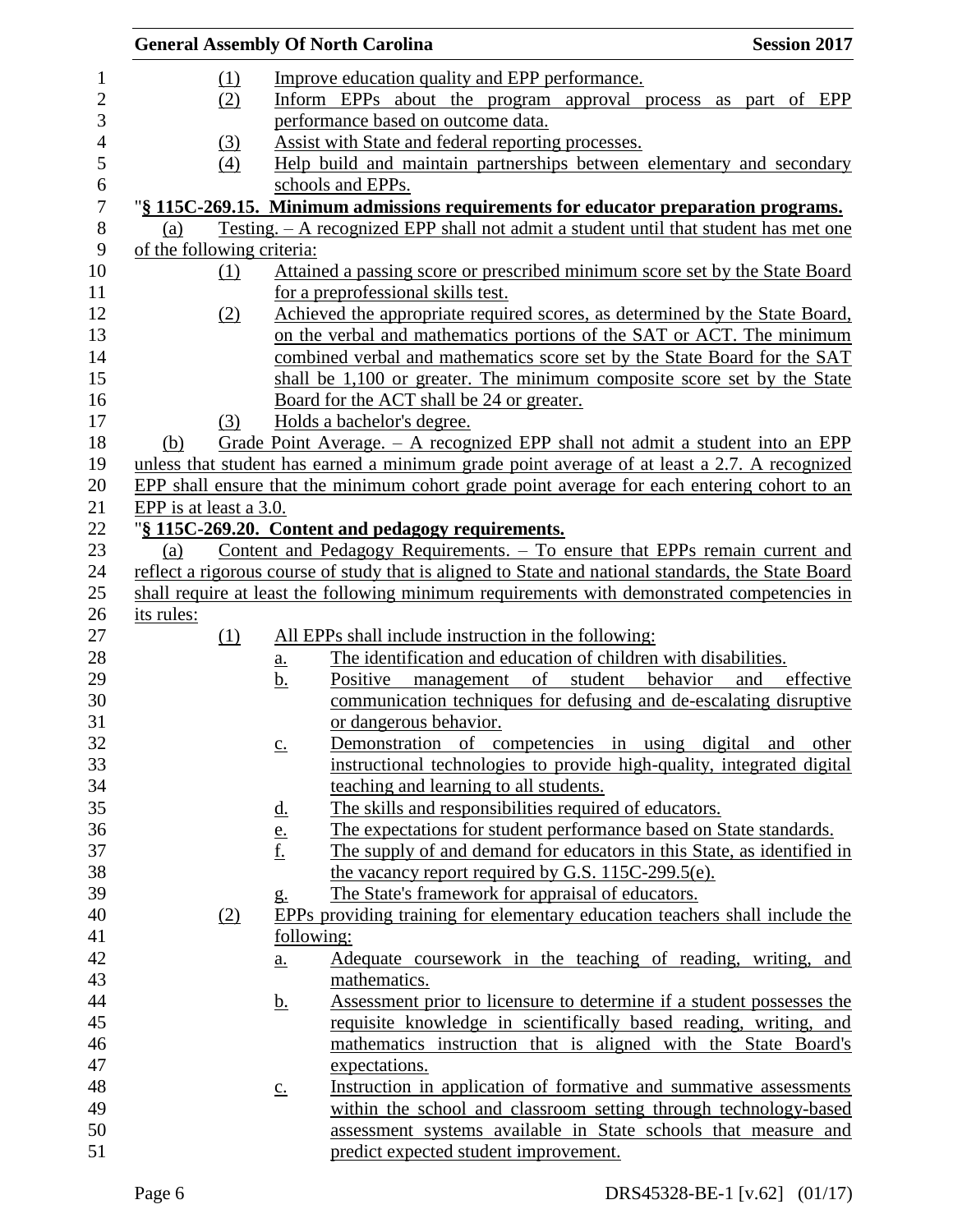| <b>General Assembly Of North Carolina</b> |                   |                                                                                                                                            | <b>Session 2017</b> |
|-------------------------------------------|-------------------|--------------------------------------------------------------------------------------------------------------------------------------------|---------------------|
|                                           | d.                | Instruction in integration of arts education across the curriculum.                                                                        |                     |
| (3)                                       |                   | EPPs providing training for elementary and special education general                                                                       |                     |
|                                           |                   | curriculum teachers shall ensure that students receive instruction in early                                                                |                     |
|                                           |                   | literacy intervention strategies and practices that are aligned with State and                                                             |                     |
|                                           |                   | national reading standards and shall include the following:                                                                                |                     |
|                                           | a.                | Instruction in the teaching of reading, including a substantive                                                                            |                     |
|                                           |                   | understanding of reading as a process involving oral language,                                                                             |                     |
|                                           |                   | phonological and phonemic awareness, phonics, fluency, vocabulary,                                                                         |                     |
|                                           |                   | and comprehension. Instruction shall include appropriate application                                                                       |                     |
|                                           |                   | of instructional supports and services and reading interventions to                                                                        |                     |
|                                           |                   | ensure reading proficiency for all students.                                                                                               |                     |
|                                           | <u>b.</u>         | Instruction in evidence-based assessment and diagnosis of specific                                                                         |                     |
|                                           |                   | areas of difficulty with reading development and of reading                                                                                |                     |
|                                           |                   | deficiencies.                                                                                                                              |                     |
|                                           | $\underline{c}$ . | Instruction in appropriate application of instructional supports and                                                                       |                     |
|                                           |                   | services and reading interventions to ensure reading proficiency for                                                                       |                     |
|                                           |                   | all students.                                                                                                                              |                     |
| (4)                                       |                   | EPPs providing training for middle and high school teachers shall include                                                                  |                     |
|                                           |                   | the following:                                                                                                                             |                     |
|                                           | <u>a.</u>         | Adequate course work in the relevant content area.                                                                                         |                     |
|                                           | <u>b.</u>         | Adequate coursework in the teaching of the relevant content area.                                                                          |                     |
|                                           | $\underline{c}$ . | For EPPs providing training for science teachers, adequate                                                                                 |                     |
|                                           |                   | preparation in issues related to science laboratory safety.                                                                                |                     |
|                                           |                   | "§ 115C-269.25. Clinical partnerships and practice in educator preparation programs.                                                       |                     |
| (a)                                       |                   | Collaborative Partnerships With Elementary and Secondary Schools. – EPPs shall                                                             |                     |
|                                           |                   | establish and maintain collaborative, formalized partnerships with elementary and secondary                                                |                     |
|                                           |                   | partner schools that are focused on student achievement, continuous school improvement, and                                                |                     |
|                                           |                   | the professional development of elementary and secondary educators, as well as those                                                       |                     |
| preparing educators.                      |                   |                                                                                                                                            |                     |
| (b)                                       |                   | Memorandum of Understanding With Local School Administrative Units. - EPPs                                                                 |                     |
|                                           |                   | shall enter into a memorandum of understanding with the local school administrative unit or the                                            |                     |
|                                           |                   | partner school where students are placed or employed. In the memorandum, the EPP and the                                                   |                     |
|                                           |                   | local school administrative unit or partner school, as applicable, shall:                                                                  |                     |
| (1)                                       |                   | Define the collaborative relationship between the EPP and the local school                                                                 |                     |
|                                           |                   | administrative unit or partner school and how this partnership will be                                                                     |                     |
|                                           |                   | focused on continuous school improvement and student achievement.<br>Adopt a plan for collaborative clinical educator or mentor selection, |                     |
| (2)                                       |                   |                                                                                                                                            |                     |
|                                           |                   | orientation, and student placement.                                                                                                        |                     |
| (3)                                       |                   | Determine how information will be shared and verified between the EPP and                                                                  |                     |
|                                           |                   | the local school administrative unit or partner school.                                                                                    |                     |
| (c)                                       |                   | Field Experience Requirements. – To the extent practicable, EPPs shall require, in                                                         |                     |
|                                           |                   | all programs leading to initial professional licensure, the following:                                                                     |                     |
| (1)                                       |                   | Field experiences in every semester that include organized and sequenced                                                                   |                     |
|                                           |                   | engagement of students in settings that provide them with opportunities to                                                                 |                     |
|                                           |                   | observe, practice, and demonstrate knowledge and skills. The experiences                                                                   |                     |
|                                           |                   | shall be systematically designed and sequenced to increase the complexity                                                                  |                     |
|                                           |                   | and levels of engagement with which students apply, reflect upon, and                                                                      |                     |
|                                           |                   | expand their knowledge and skills, and to increase in each semester prior to                                                               |                     |
|                                           |                   | the student's internship the number of hours spent in field experiences.                                                                   |                     |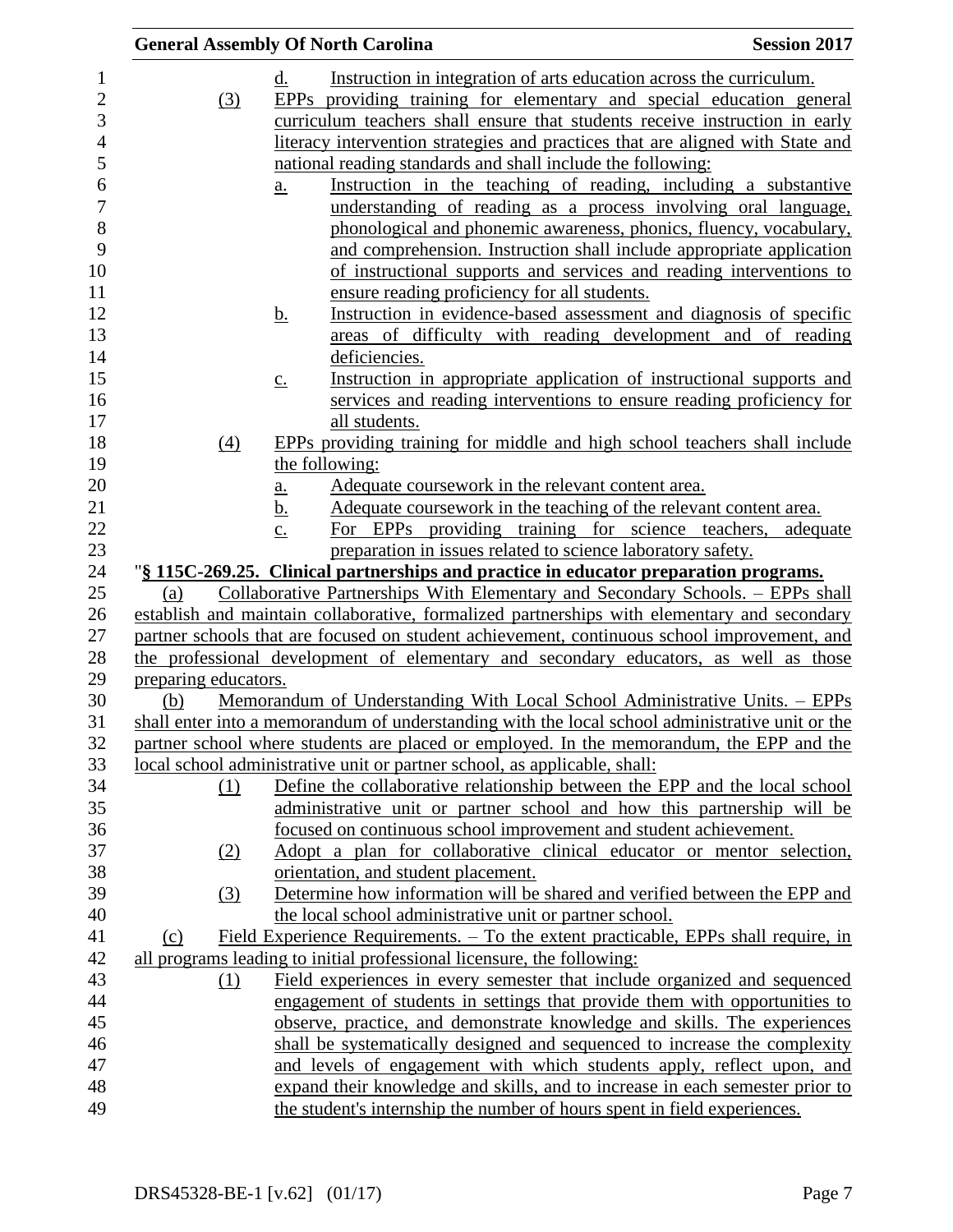|                       |     | <b>General Assembly Of North Carolina</b>                                                                                                             | <b>Session 2017</b> |
|-----------------------|-----|-------------------------------------------------------------------------------------------------------------------------------------------------------|---------------------|
|                       | (2) | A minimum of two hours of field experience in the first semester of the                                                                               |                     |
|                       |     | program and a cumulative total of at least 12 hours of field experiences prior                                                                        |                     |
|                       |     | to the student's internship.                                                                                                                          |                     |
|                       | (3) | At least one field experience in a low-performing school.                                                                                             |                     |
| (d)                   |     | Clinical Practice Requirements. – EPPs shall require clinical practice in the form of                                                                 |                     |
| one of the following: |     |                                                                                                                                                       |                     |
|                       | (1) | Internship that lasts for a minimum of 16 weeks. Internships may be over the                                                                          |                     |
|                       |     | course of two semesters and shall, to the extent practicable, provide field                                                                           |                     |
|                       |     | experiences at both the beginning and ending of the school year. It shall be                                                                          |                     |
|                       |     | the responsibility of a clinical educator, in cooperation with the principal and                                                                      |                     |
|                       |     | the representative of the EPP, to assign to the intern responsibilities and                                                                           |                     |
|                       |     | duties that will provide adequate preparation for teaching.                                                                                           |                     |
|                       | (2) | Residency that meets the following criteria:                                                                                                          |                     |
|                       |     | The residency lasts for a minimum of one year.<br><u>a.</u>                                                                                           |                     |
|                       |     | The EPP provides ongoing support to a student for the full term of<br>b.                                                                              |                     |
|                       |     | the residency.                                                                                                                                        |                     |
|                       |     | The EPP assigns a clinical mentor to the resident.<br>$\underline{C}$ .                                                                               |                     |
|                       |     | $\underline{d}$ .<br>The resident completes at least 30 hours of field experience and 150                                                             |                     |
|                       |     | hours of coursework and/or training prior to the residency.                                                                                           |                     |
| (e)                   |     | Clinical Educator Requirements. - The EPP shall ensure clinical educators who                                                                         |                     |
|                       |     | supervise students in internships meet the following requirements:                                                                                    |                     |
|                       | (1) | Be professionally licensed in the field of licensure sought by the student.                                                                           |                     |
|                       | (2) | Have a minimum of three years of experience in a teaching role.                                                                                       |                     |
|                       | (3) | Have been rated, through the educator's most recent formal evaluations, at                                                                            |                     |
|                       |     | least at the "accomplished" level as part of the North Carolina Teacher                                                                               |                     |
|                       |     | Evaluation System, or the equivalent on an evaluation system utilized by                                                                              |                     |
|                       |     | another state or partner school, as applicable, and have met expectations as                                                                          |                     |
|                       |     | part of a student growth assessment system used by a school in the field of                                                                           |                     |
|                       |     | licensure sought by the student.                                                                                                                      |                     |
| (f)                   |     | Clinical Mentor Requirements. - The EPP shall ensure clinical educators who                                                                           |                     |
|                       |     | supervise students in residencies meet the following requirements:                                                                                    |                     |
|                       | (1) | Be professionally licensed in the field of licensure of the resident.                                                                                 |                     |
|                       | (2) | Have a minimum of three years of experience in a teaching role.                                                                                       |                     |
|                       | (3) | Have been rated, through the educator's most recent formal evaluations, at<br>least at the "accomplished" level as part of the North Carolina Teacher |                     |
|                       |     | Evaluation System, or the equivalent on an evaluation system utilized by                                                                              |                     |
|                       |     | another state or partner school, as applicable, and have met expectations as                                                                          |                     |
|                       |     | part of a student growth assessment system used by a school in the field of                                                                           |                     |
|                       |     | licensure sought by the student.                                                                                                                      |                     |
| (g)                   |     | Legal Protection of Interns. – An intern under the supervision of a clinical educator                                                                 |                     |
|                       |     | or principal shall have the protection of the laws accorded to a licensed educator.                                                                   |                     |
| (h)                   |     | Pedagogy Assessment. – EPPs shall require, in addition to a content assessment, a                                                                     |                     |
|                       |     | nationally normed and valid pedagogy assessment to determine clinical practice performance.                                                           |                     |
|                       |     | Passing scores and mastery criteria shall be determined by the State Board.                                                                           |                     |
|                       |     | "§ 115C-269.30. Teacher assistants engaged in internships.                                                                                            |                     |
| (a)                   |     | Program for Teacher Assistants. – The State Board shall adopt a program to                                                                            |                     |
|                       |     | facilitate the process by which teacher assistants may become teachers. Teacher assistants who                                                        |                     |
|                       |     | participate in this program:                                                                                                                          |                     |
|                       | (1) | Shall be enrolled in a recognized EPP.                                                                                                                |                     |
|                       |     | anglered in a North Carolina public school                                                                                                            |                     |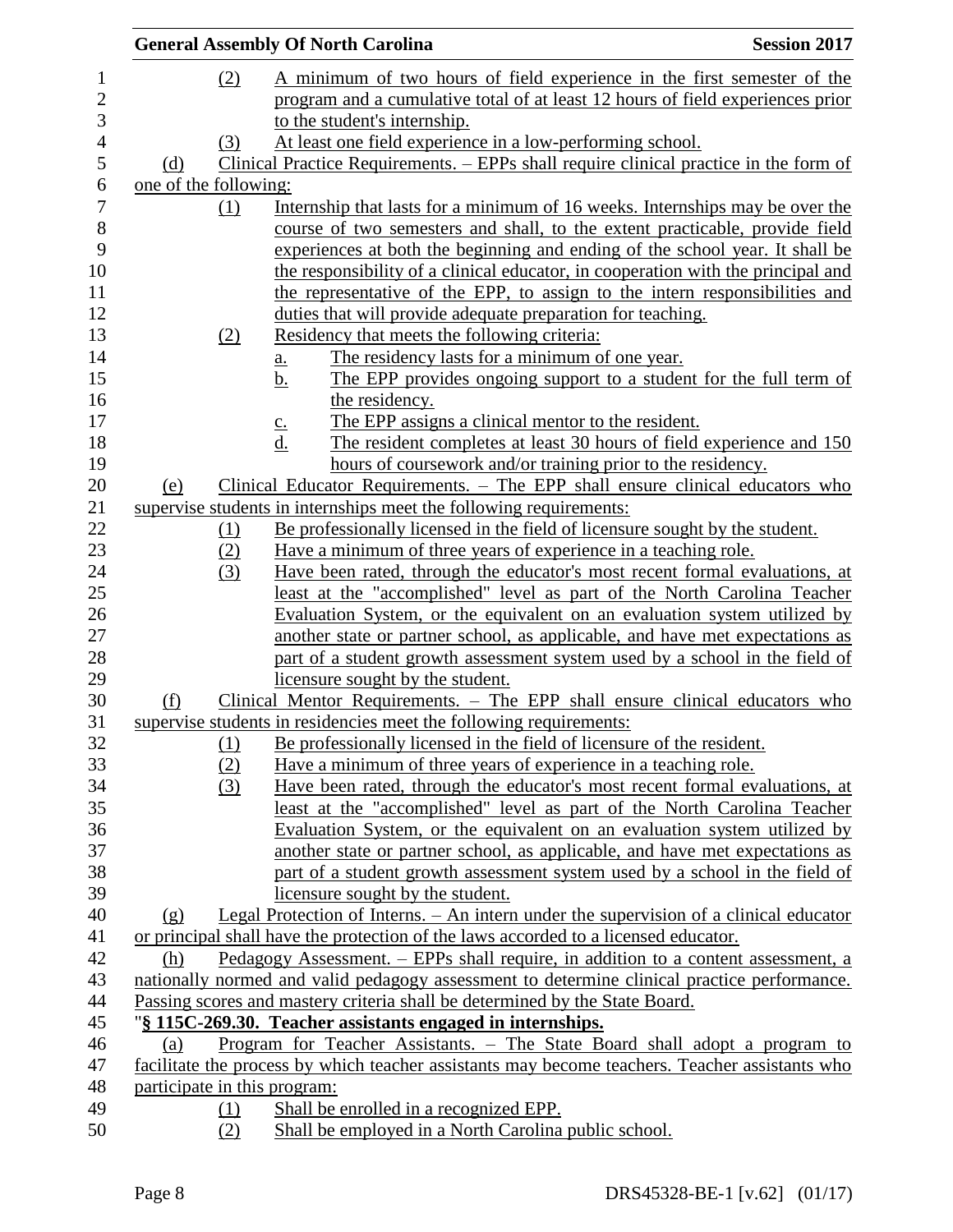|                  |     |            | <b>General Assembly Of North Carolina</b>                                                        | <b>Session 2017</b> |
|------------------|-----|------------|--------------------------------------------------------------------------------------------------|---------------------|
| $\mathbf{1}$     | (b) |            | Internship Assignments. – Local school administrative units are encouraged to                    |                     |
| $\overline{2}$   |     |            | assign teacher assistants to a different classroom during an internship than the classroom they  |                     |
| 3                |     |            | are assigned to as a teacher assistant. To the extent possible, they may be assigned to another  |                     |
| $\overline{4}$   |     |            | school within the same local school administrative unit.                                         |                     |
| 5                | (c) |            | Salary and Benefits. $-$ At the discretion of the local school administrative unit,              |                     |
| 6                |     |            | teacher assistants may continue to receive their salary and benefits while interning in the same |                     |
| $\boldsymbol{7}$ |     |            | local school administrative unit where they are employed as a teacher assistant.                 |                     |
| 8                | (d) |            | <u>Consultation With Institutions of Higher Education. – The State Board shall consult</u>       |                     |
| 9                |     |            | with the Board of Governors of The University of North Carolina and the North Carolina           |                     |
| 10               |     |            | Independent Colleges and Universities in the development of the program.                         |                     |
| 11               |     |            | "§ 115C-269.35. Accountability for educator preparation programs.                                |                     |
| 12               | (a) |            | Performance Measures. - The State Board shall adopt rules necessary to establish                 |                     |
| 13               |     |            | standards of performance to govern the continuing accountability of all EPPs. At a minimum,      |                     |
| 14               |     |            | the performance standards shall be based on the following information that is disaggregated      |                     |
| 15               |     |            | with respect to race, sex, and ethnicity:                                                        |                     |
| 16               |     | <u>(1)</u> | Performance based on the standards and criteria for annual evaluations of                        |                     |
| 17               |     |            | licensed employees.                                                                              |                     |
| 18               |     | (2)        | Proficiency and growth of students taught by educators holding an initial                        |                     |
| 19               |     |            | professional license, to the extent practicable. When available, EVAAS data                      |                     |
| 20               |     |            | shall be used to measure student proficiency and growth.                                         |                     |
| 21               |     | (3)        | Results from an educator satisfaction survey, developed by the State Board                       |                     |
| 22               |     |            | with stakeholder input, performed at the end of the educator's first year of                     |                     |
| 23               |     |            | teaching after receiving an initial professional license.                                        |                     |
| 24               |     | (4)        | Quality of students entering the EPP, including the average grade point                          |                     |
| 25               |     |            | average and average score on preprofessional skills tests or college entrance                    |                     |
| 26               |     |            | exams that assess reading, writing, mathematics, and other competencies.                         |                     |
| 27               | (b) |            | <u> Annual Performance Reports. – The State Board shall require all recognized EPPs</u>          |                     |
| 28               |     |            | to submit annual performance reports. The performance reports shall provide the State Board      |                     |
| 29               |     |            | with a focused review of the EPPs and the current authorization process in order to ensure that  |                     |
| 30               |     |            | the programs produce graduates that are well prepared to teach. At a minimum, the annual         |                     |
| 31               |     |            | report shall contain the following indicators:                                                   |                     |
| 32               |     | (1)        | Performance data from subsection (a) of this section.                                            |                     |
| 33               |     | (2)        | Data related to the EPP's compliance with requirements for field supervision                     |                     |
| 34               |     |            | of students during their internship and residency experiences.                                   |                     |
| 35               |     | (3)        | The following information, disaggregated by race, sex, and ethnicity:                            |                     |
| 36               |     |            | The number of students who apply.<br>$\underline{\mathbf{a}}$ .                                  |                     |
| 37               |     |            | <u>b.</u><br>The number of students admitted.                                                    |                     |
| 38               |     |            | The number of students retained.<br>$\underline{c}$ .                                            |                     |
| 39               |     |            | <u>d.</u><br>The number of students completing the program.                                      |                     |
| 40               |     |            | The number of students employed as beginning teachers under initial<br>e.                        |                     |
| 41               |     |            | professional licenses by not later than the first anniversary of                                 |                     |
| 42               |     |            | completing the program.                                                                          |                     |
| 43               |     |            | <u>f.</u><br>The amount of time required by students employed as beginning                       |                     |
| 44               |     |            | teachers under residency licenses to be issued initial professional                              |                     |
| 45               |     |            | licenses.                                                                                        |                     |
| 46               |     |            | The number of students retained in the profession.<br>g.                                         |                     |
| 47               |     |            | Any other information required by federal law.<br>h.                                             |                     |
| 48               |     | (4)        | The ratio of field supervisors to students completing an internship or                           |                     |
| 49               |     |            | residency.                                                                                       |                     |
| 50               |     | (5)        | Graduation rates.                                                                                |                     |
| 51               |     | (6)        | Time-to-graduation rates.                                                                        |                     |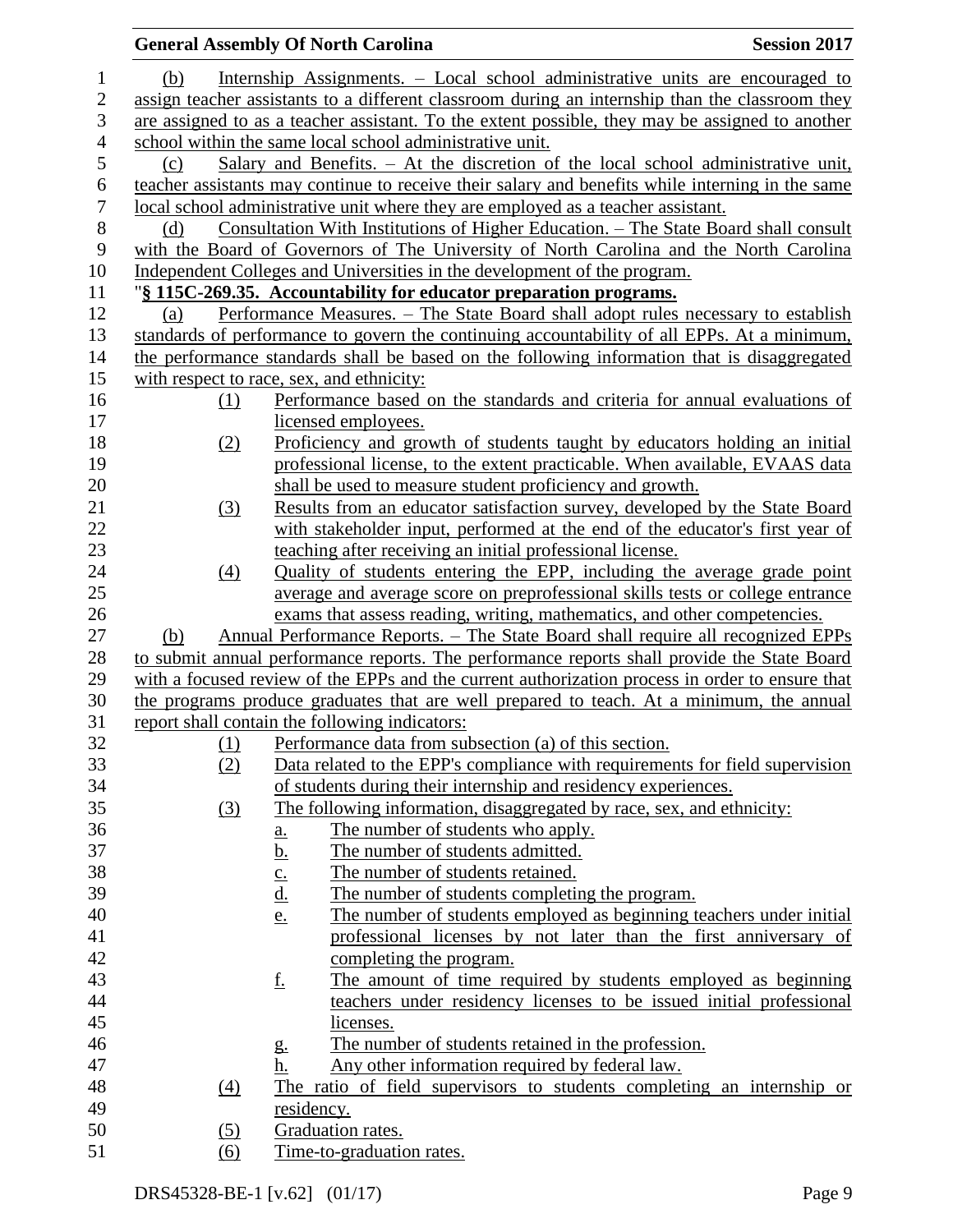|                  |                     | <b>General Assembly Of North Carolina</b><br><b>Session 2017</b>                                      |
|------------------|---------------------|-------------------------------------------------------------------------------------------------------|
| 1                | (7)                 | Average scores of graduates on professional, pedagogy, and content area                               |
| $\overline{c}$   |                     | examinations for the purpose of licensure.                                                            |
| 3                | (8)                 | Percentage of graduates receiving initial professional licenses.                                      |
| $\overline{4}$   | (9)                 | The extent to which the program prepares educators, including general                                 |
| 5                |                     | education teachers and special education teachers, to effectively teach the                           |
| $\boldsymbol{6}$ |                     | following:                                                                                            |
| 7                |                     | Students with disabilities.<br>$\underline{a}$ .                                                      |
| 8                |                     | Students of limited English proficiency.<br>b.                                                        |
| 9                | (10)                | The activities offered by the program that are designed to prepare educators                          |
| 10               |                     | to do the following:                                                                                  |
| 11               |                     | Integrate technology effectively into curricula and instruction,<br>$\underline{a}$ .                 |
| 12               |                     | including activities consistent with the principles of universal design                               |
| 13               |                     | for learning.                                                                                         |
| 14               |                     | Use technology effectively to collect, manage, and analyze data to<br><u>b.</u>                       |
| 15               |                     | improve teaching and learning for the purpose of increasing student                                   |
| 16               |                     | academic achievement.                                                                                 |
| 17               | (11)                | The perseverance of beginning educators in the profession, as determined on                           |
| 18               |                     | the basis of the number of beginning educators who maintain status as active                          |
| 19               |                     | contributing members in the North Carolina State Employee Retirement                                  |
| 20               |                     | System at least three years after licensure in comparison to similar programs.                        |
| 21               | (12)                | The results of surveys given to school principals that involve evaluation of                          |
| 22               |                     | the program's effectiveness in preparing participants to succeed in the                               |
| 23               |                     | classroom, based on experience with employed program participants.                                    |
| 24               | (13)                | Any other information necessary to enable the State Board to assess the                               |
| 25               |                     | effectiveness of the program on the basis of educator retention and success                           |
| 26               |                     | criteria adopted by the State Board.                                                                  |
| 27               | (c)                 | Submission of Annual Performance Reports. - Performance reports shall be                              |
| 28               |                     | provided annually to the following:                                                                   |
| 29               | (1)                 | The State Board.                                                                                      |
| 30               | (2)                 | The Board of Governors of The University of North Carolina, to be                                     |
| 31               |                     | incorporated into the Teacher Quality Dashboard.                                                      |
| 32               | (3)                 | The board of trustees or board of directors of the entity submitting the report.                      |
| 33               | (d)                 | Information Requests by EPPs. – The State Board of Education shall annually                           |
| 34               |                     | provide, upon request, the data required to be include in an EPP's annual performance report          |
| 35               |                     | related to subdivisions $(1)$ and $(2)$ of subsection $(a)$ of this section and subdivision $(11)$ of |
| 36               |                     | subsection (b) of this section. The State Board of Education shall provide this information to an     |
| 37               |                     | EPP as aggregate data and disaggregated by race, sex, and ethnicity. Notwithstanding Article          |
| 38               |                     | 21A of this Chapter, local school administrative units shall provide to the State Board of            |
| 39               |                     | Education for the purposes of these information requests any North Carolina Educator                  |
| 40               |                     | Evaluation System effectiveness status assigned to teachers based on queries from the State           |
| 41               |                     | Board. The State Board of Education shall not report aggregated or disaggregated data to the          |
| 42               |                     | EPP that reveals confidential information in a teacher's personnel file, as defined by Article        |
| 43               |                     | 21A of this Chapter, such as making the effectiveness status personally identifiable to an            |
| 44               | individual teacher. |                                                                                                       |
| 45               |                     | "§ 115C-269.40. Risk factors for educator preparation programs; risk-assessment model.                |
| 46               | (a)                 | Risk Factor Rules. – The State Board shall adopt rules establishing risk factors for                  |
| 47               |                     | assessment of the overall risk level of each EPP. The set of risk factors shall include the           |
| 48               | following:          |                                                                                                       |
| 49               | (1)                 | A history of the EPP's compliance with State law and rules, with                                      |
| 50               |                     | consideration given to the following:                                                                 |
| 51               |                     | The seriousness of any violation of a law or rule.<br>$\underline{a}$ .                               |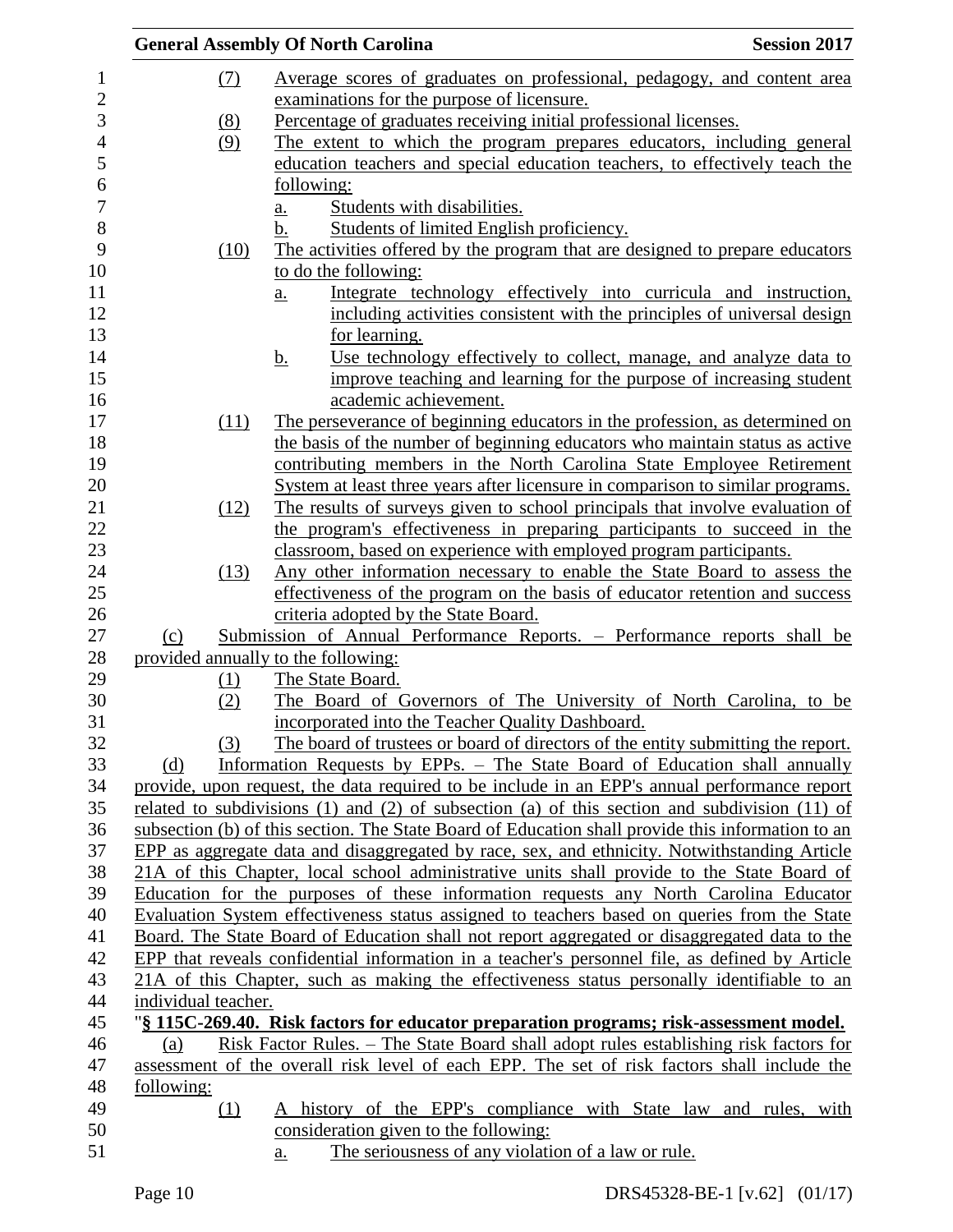|                            |     |                            | <b>General Assembly Of North Carolina</b>                                                       | <b>Session 2017</b> |
|----------------------------|-----|----------------------------|-------------------------------------------------------------------------------------------------|---------------------|
|                            |     | <u>b.</u>                  | Whether the violation resulted in an action being taken against the                             |                     |
|                            |     |                            | EPP.                                                                                            |                     |
|                            |     | $\underline{c}$ .          | Whether the violation was promptly remedied by the EPP.                                         |                     |
|                            |     | <u>d.</u>                  | The number of alleged violations.                                                               |                     |
|                            |     | e.                         | Any other matter considered to be appropriate in evaluating the EPP's                           |                     |
|                            |     |                            | compliance history.                                                                             |                     |
|                            | (2) |                            | Whether the program meets the accountability performance standards under                        |                     |
|                            |     |                            | G.S. 115C-269.35.                                                                               |                     |
| (b)                        |     |                            | CAEP Accreditation. – The rules for risk factors developed by the State Board may               |                     |
|                            |     |                            | include whether an EPP is accredited by CAEP.                                                   |                     |
| (c)                        |     |                            | Use of Risk Factors. – The State Board shall use the rules for risk factors when                |                     |
|                            |     |                            | conducting monitoring, inspections, and compliance audits of EPPs, including evaluations        |                     |
|                            |     |                            | associated with renewals of approval under G.S. 115C-269.10.                                    |                     |
| "§ 115C-269.45. Sanctions. |     |                            |                                                                                                 |                     |
| (a)                        |     |                            | Accountability Statuses. - The State Board shall at least annually review the                   |                     |
|                            |     |                            | accountability status of each EPP. The State Board shall adopt rules necessary for the sanction |                     |
|                            |     |                            | of EPPs that do not meet accountability standards or comply with State law or rules. The rules  |                     |
|                            |     |                            | shall provide for the assignment of warned, probation, or revoked statuses according to the     |                     |
| following criteria:        |     |                            |                                                                                                 |                     |
|                            | (1) |                            | Warned. – An EPP shall be assigned warned status if the program meets any                       |                     |
|                            |     |                            | of the following criteria:                                                                      |                     |
|                            |     | $\underline{\mathbf{a}}$ . | Fails to meet the performance standards set by the State Board for the                          |                     |
|                            |     |                            | overall performance of all its students on any of the indicators set                            |                     |
|                            |     |                            | forth in G.S. $115C-269.35(a)$ in any one year.                                                 |                     |
|                            |     | <u>b.</u>                  | Fails to meet the performance standards in any two sex, race, or                                |                     |
|                            |     |                            | ethnicity demographic groups on any of the indicators set forth in                              |                     |
|                            |     |                            | G.S. 115C-269.35(a) in any one year.                                                            |                     |
|                            |     | $\underline{c}$ .          | Fails to meet the performance standards for a sex, race, or ethnicity                           |                     |
|                            |     |                            | demographic group on any of the indicators set forth in                                         |                     |
|                            |     |                            | G.S. 115C-269.35(a) for two consecutively measured years,                                       |                     |
|                            |     |                            | regardless of whether the deficiency is in the same demographic                                 |                     |
|                            |     |                            | group or standard.                                                                              |                     |
|                            |     | <u>d.</u>                  | The State Board determines that the EPP has violated applicable laws                            |                     |
|                            |     |                            | or rules that should result in warned status.                                                   |                     |
|                            | (2) |                            | Probation. - An EPP shall be assigned probation status if the program meets                     |                     |
|                            |     |                            | any of the following criteria:                                                                  |                     |
|                            |     | $\underline{\mathbf{a}}$ . | Fails to meet the performance standards set by the State Board for the                          |                     |
|                            |     |                            | overall performance of all its students on any of the indicators set                            |                     |
|                            |     |                            | forth in G.S. 115C-269.35(a) for two consecutively measured years.                              |                     |
|                            |     | <u>b.</u>                  | Fails to meet the performance standards in any three sex, race, or                              |                     |
|                            |     |                            | ethnicity demographic groups on any of the indicators set forth in                              |                     |
|                            |     |                            | G.S. 115C-269.35(a) in any one year.                                                            |                     |
|                            |     | $\underline{C}$ .          | Fails to meet the performance standards for a sex, race, or ethnicity                           |                     |
|                            |     |                            | demographic group on any of the indicators set forth in                                         |                     |
|                            |     |                            | G.S. 115C-269.35(a) for three consecutively measured years,                                     |                     |
|                            |     |                            | regardless of whether the deficiency is in the same demographic                                 |                     |
|                            |     |                            | group or standard.                                                                              |                     |
|                            |     | <u>d.</u>                  | The State Board determines that the EPP has violated applicable laws                            |                     |
|                            |     |                            | or rules that should result in probation status.                                                |                     |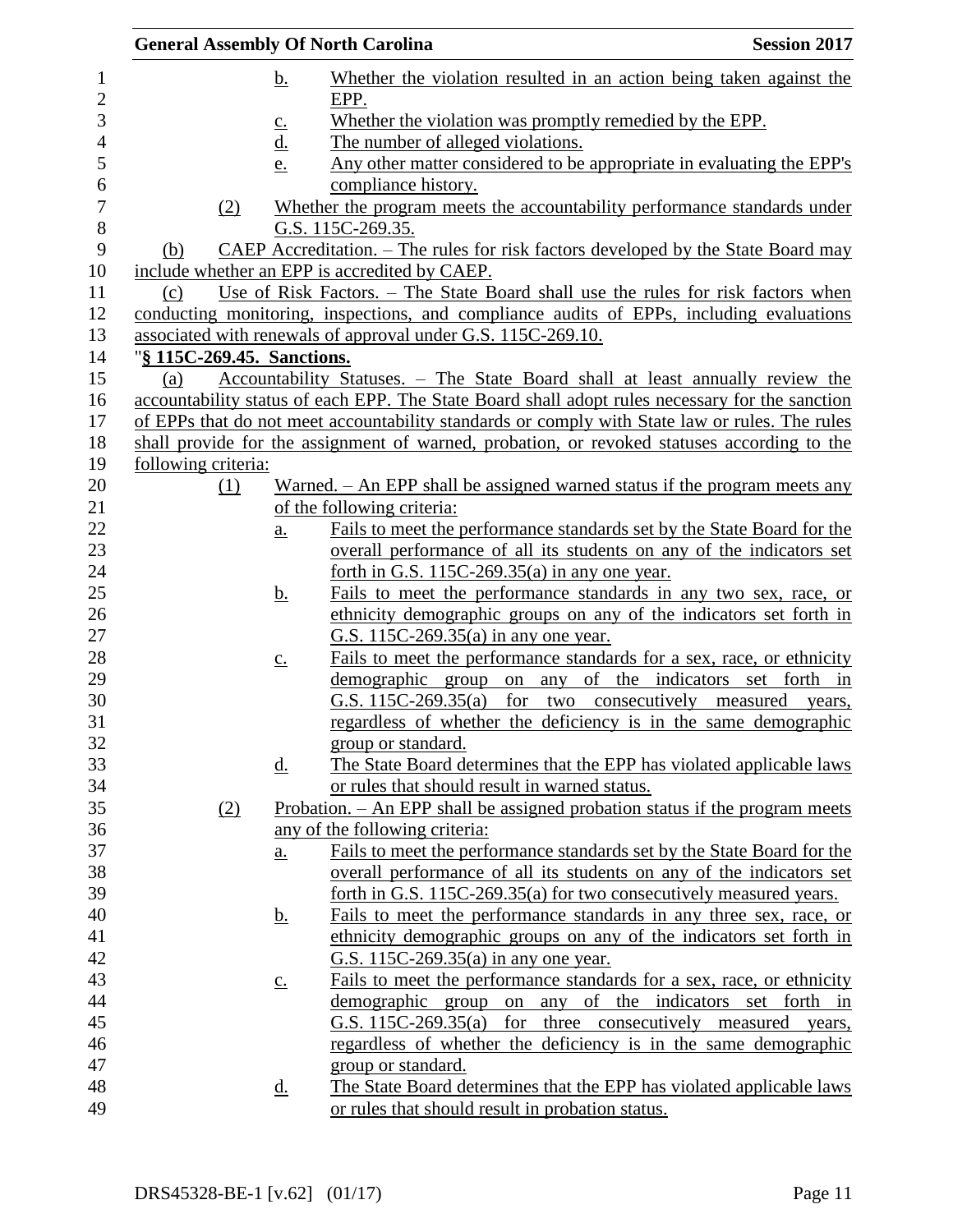|                           | <b>General Assembly Of North Carolina</b>                                                              | <b>Session 2017</b> |
|---------------------------|--------------------------------------------------------------------------------------------------------|---------------------|
| (3)                       | Revoked. – An EPP shall be assigned revoked status and its approval to                                 |                     |
|                           | recommend students for educator licensure revoked if it meets any of the                               |                     |
|                           | following criteria:                                                                                    |                     |
|                           | Is assigned probation status for three consecutively measured years.<br><u>a.</u>                      |                     |
|                           | Has been on probation status for one year, and the State Board<br><u>b.</u>                            |                     |
|                           | determines that revoking the program's approval is reasonably                                          |                     |
|                           | necessary to achieve the purposes of this Article.                                                     |                     |
| (b)                       | <u>Revocation. – Any revocation of an EPP's accountability status shall meet the</u>                   |                     |
| following criteria:       |                                                                                                        |                     |
| $\Omega$                  | Complies with the requirements of notice as described in subsection (f) of                             |                     |
|                           | this section.                                                                                          |                     |
| (2)                       | Upon assignment of revoked status of EPP approval, the EPP shall not admit                             |                     |
|                           | new students, but may complete the training of students already admitted by                            |                     |
|                           | the program and recommend them for licensure. If necessary, the State                                  |                     |
|                           | Board and other EPPs shall cooperate to assist the previously admitted                                 |                     |
|                           | students of the revoked EPP to complete their training.                                                |                     |
| (3)                       | A revocation shall be effective for a period of at least two years. After two                          |                     |
|                           | years, the program may seek initial authorization to prepare educators for                             |                     |
|                           | licensure.                                                                                             |                     |
| (c)                       | Range of Sanctions. – In addition to revocation as provided in subsections (a) and                     |                     |
|                           | (b) of this section, the rules described in subsection (a) of this section shall provide for the State |                     |
|                           | Board to assign other sanctions deemed necessary, including one or more of the following:              |                     |
| <u>(1)</u>                | Requiring the EPP to obtain technical assistance approved by the State                                 |                     |
|                           | Board.                                                                                                 |                     |
| (2)                       | Requiring the EPP to obtain professional services under contract with                                  |                     |
|                           | another entity.                                                                                        |                     |
| (3)                       | Appointing a monitor to participate in and report to the State Board on the                            |                     |
|                           | activities of the EPP.                                                                                 |                     |
| (4)                       | Managing the EPP's enrollment.                                                                         |                     |
| (d)                       | Particular Fields of Licensure. - Any sanction authorized or required to be taken                      |                     |
|                           | against an EPP under subsection (c) of this section may also be taken with regard to a program         |                     |
|                           | for a particular field of licensure authorized to be offered by an EPP.                                |                     |
| (e)                       | Costs. $-\text{Any costs associated with the sactions under subsection (c) of this section}$           |                     |
| shall be paid by the EPP. |                                                                                                        |                     |
| (f)                       | Notice, Hearing, and Appeal. – The State Board shall give written notice to the EPP                    |                     |
|                           | by certified mail of an EPP's revocation of authorized status, including a written explanation of      |                     |
|                           | the basis for the revocation. An EPP may commence a contested case as provided in Article 3            |                     |
|                           | of Chapter 150B of the General Statutes as to the revocation by the State Board.                       |                     |
|                           | "§ 115C-269.50. EPP report cards.                                                                      |                     |
|                           | The State Board shall create a report card in a common format for each EPP that, at a                  |                     |
|                           | minimum, summarizes the information collected in the annual performance reports, as set forth          |                     |
|                           | in G.S. 115C-269.35(b). The State Board shall make the report cards available to the public            |                     |
|                           | through the State Board's Internet Web site on an annual basis beginning December 15, 2019,            |                     |
| that date.                | and shall submit the report to the Joint Legislative Education Oversight Committee annually by         |                     |
|                           | "\\the 3 115C-269.55. Reports of alleged violations regarding educator preparation programs.           |                     |
|                           | Authority. – The State Board shall adopt rules necessary to establish a process for a                  |                     |
| (a)                       | student to report a violation of this Article to the State Board.                                      |                     |
| (b)                       | EPP Notice to Students. – The State Board by rule shall require an EPP to notify                       |                     |
|                           | students of the complaint process adopted under subsection (a) of this section. The notice shall       |                     |
|                           | include the appropriate contact information, including name, mailing address, telephone                |                     |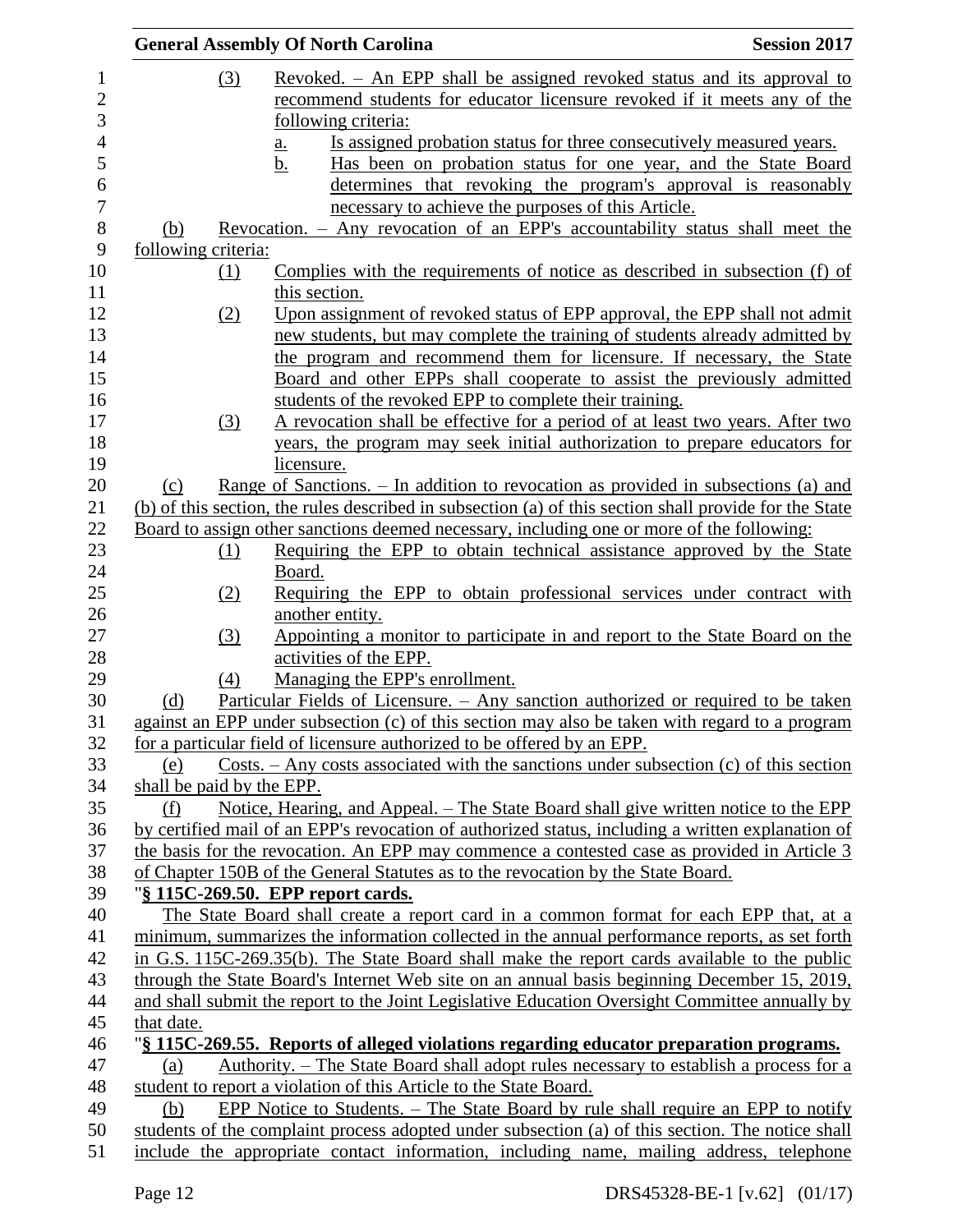|                  | <b>General Assembly Of North Carolina</b><br><b>Session 2017</b>                                   |
|------------------|----------------------------------------------------------------------------------------------------|
| $\mathbf{1}$     | number, and Internet Web site address for the purpose of directing complaints to the State         |
| $\sqrt{2}$       | Board. The EPP shall provide for that notification as follows:                                     |
| 3                | On the Internet Web site of the EPP, if the program maintains a Web site.<br>(1)                   |
| $\overline{4}$   | On a sign prominently displayed in program facilities.<br>(2)                                      |
| 5                | In the student handbook.<br>(3)                                                                    |
| $\epsilon$       | <u>Notice of Complaint Process. – The State Board shall post the complaint process</u><br>(c)      |
| $\boldsymbol{7}$ | adopted under subsection (a) of this section on the State Board's Internet Web site.               |
| $\, 8$           | Limits on State Board Authority. – The State Board has no authority to mediate,<br>(d)             |
| 9                | arbitrate, or resolve contractual or commercial issues between an EPP and a student."              |
| 10               | <b>SECTION 2.(j)</b> Article 19 of Subchapter V of Chapter 115C of the General                     |
| 11               | Statutes is amended by adding a new section to read:                                               |
| 12               | "§ 115C-284.1. School administrator preparation programs.                                          |
| 13               | Rules for approval of school administrator preparation programs shall incorporate the              |
| 14               | criteria developed in accordance with G.S. 116-74.21 for assessing proposals under the School      |
| 15               | Administrator Training Program."                                                                   |
| 16               |                                                                                                    |
| 17               | PART III. EDUCATOR LICENSURE                                                                       |
| 18               | <b>SECTION 3.(a)</b> G.S. 115C-296 is repealed.                                                    |
| 19               | <b>SECTION 3.(b)</b> Article 20 of Subchapter V of Chapter 115C of the General                     |
| 20               | Statutes is amended by adding a new section to read:                                               |
| 21               | "§ 115C-300.1. New teacher induction programs.                                                     |
| 22               | Induction Program. - The State Board of Education shall develop a new teacher<br>(a)               |
| 23               | induction program to provide ongoing support for teachers entering the profession. In              |
| 24               | developing the program, the State Board shall conduct a comprehensive study of the needs of        |
| 25               | new teachers and how those needs can be met through an orientation and mentor support              |
| 26               | program.                                                                                           |
| 27               | <u>New Teacher Guidelines. – For the purpose of helping local boards to support new</u><br>(b)     |
| 28               | teachers, the State Board shall develop and distribute guidelines that address optimum teaching    |
| 29               | load, extracurricular duties, student assignment, and other working condition considerations.      |
| 30               | These guidelines shall provide that teachers holding initial professional licenses not be assigned |
| 31               | extracurricular activities unless they request the assignments in writing and that other           |
| 32               | noninstructional duties of these teachers be minimized.                                            |
| 33               | Mentor Teacher Training. – The State Board shall develop and coordinate a mentor<br>(c)            |
| 34               | teacher training program. The State Board shall develop criteria for selecting excellent,          |
| 35               | experienced, and qualified teachers to be participants in the mentor teacher training program,     |
| 36               | including requiring that mentor teachers have been rated, through formal evaluations, at least at  |
| 37               | the "accomplished" level as part of the North Carolina Teacher Evaluation System and have          |
| 38               | met expectations for student growth.                                                               |
| 39               | Mentor Funding. – The State Board of Education shall allot funds for mentoring<br>(d)              |
| 40               | services to local school administrative units based on the highest number of employees in the      |
| 41               | preceding three school years who (i) are paid with State, federal, or local funds and (ii) are     |
| 42               | either teachers paid on the first or second steps of the teacher salary schedule or instructional  |
| 43               | support personnel paid on the first step of the instructional support personnel salary schedule.   |
| 44               | Local school administrative units shall use these funds to provide mentoring support to            |
| 45               | eligible employees in accordance with a plan approved by the State Board of Education. The         |
| 46               | plan shall include information on how all mentors in the local school administrative unit will be  |
| 47               | adequately trained to provide mentoring support."                                                  |
| 48               | <b>SECTION 3.(c)</b> Subchapter V of Chapter 115C of the General Statutes is amended               |
| 49               | by adding a new Article to read:                                                                   |
| 50               | "Article 17E.                                                                                      |
| 51               | "Licensure.                                                                                        |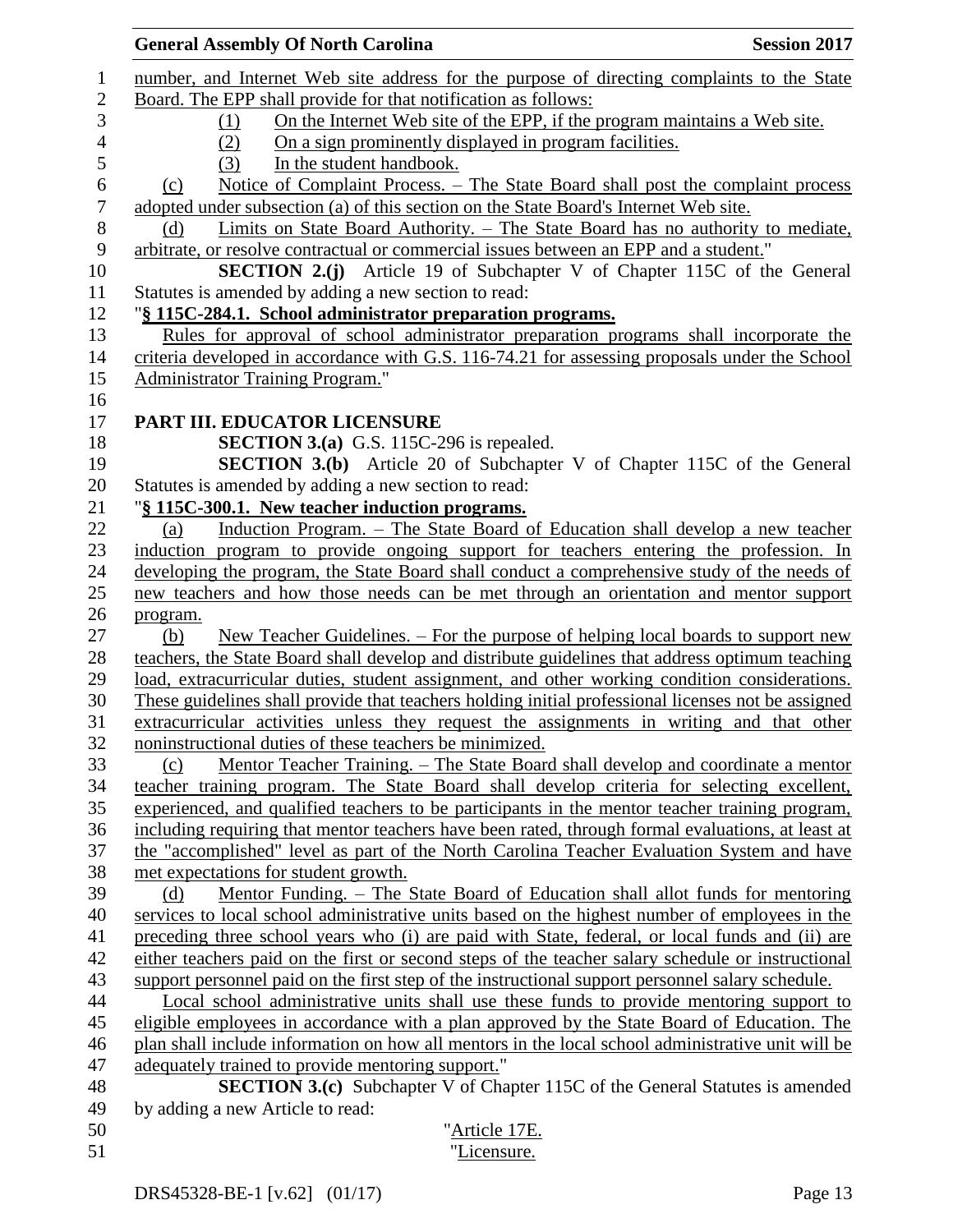|                              | <b>General Assembly Of North Carolina</b>                                                                             | <b>Session 2017</b> |
|------------------------------|-----------------------------------------------------------------------------------------------------------------------|---------------------|
| "§ 115C-270.1. Definitions.  |                                                                                                                       |                     |
|                              | As used in this Article, the following definitions shall apply:                                                       |                     |
| (1)                          | Administrator. - An administrator or supervisor who serves in general and                                             |                     |
|                              | program administrator roles, as classified by the State Board. Administrators                                         |                     |
|                              | shall include superintendents, assistant or associate superintendents,                                                |                     |
|                              | principals, assistant principals, or curriculum-instructional specialists.                                            |                     |
| (2)                          | Professional educator. - An administrator, teacher, or student services                                               |                     |
|                              | personnel.                                                                                                            |                     |
| (3)                          | Recognized educator preparation program or recognized EPP. – As defined                                               |                     |
|                              | in G.S. $115C-269.1(15)$ .                                                                                            |                     |
| $\left(4\right)$             | <u> Student services personnel. – An individual providing specialized assistance</u>                                  |                     |
|                              | to students, teachers, administrators, or the education program in general, as                                        |                     |
|                              | classified by the State Board. Student services personnel shall include                                               |                     |
|                              | individuals employed in school counseling, school social work, school                                                 |                     |
|                              | psychology, audiology, speech-language pathology, and media coordination.                                             |                     |
| (5)                          | Teacher. - An individual whose major responsibility is to either teach or                                             |                     |
|                              | directly supervise teaching, as classified by the State Board.                                                        |                     |
|                              | "§ 115C-270.5. State Board of Education establishes licensure requirements.                                           |                     |
| (a)                          | Authority. – The State Board of Education shall have entire control of licensing all                                  |                     |
|                              | applicants for professional educator positions in all public schools of North Carolina, subject to                    |                     |
|                              | the requirements of this Article. The State Board shall adopt rules for the issuance, renewal,                        |                     |
|                              | and extension of all licenses and shall determine and fix the salary for each grade and type of                       |                     |
| license which it authorizes. |                                                                                                                       |                     |
| (b)                          | Consultation - The State Board shall receive recommendations from the                                                 |                     |
|                              | Professional Educator Preparation and Standards Commission and seek input from The                                    |                     |
|                              | University of North Carolina Board of Governors, the State Board of Community Colleges,                               |                     |
|                              | educator preparation programs, and such other public and private agencies as are necessary in                         |                     |
|                              | adopting rules required by this Article.                                                                              |                     |
|                              | "§ 115C-270.10. Licensure fees.<br>Fee Schedule. – The State Board of Education shall establish by rule a schedule of |                     |
| (a)                          | fees for professional educator licensure and administrative changes. The fees established under                       |                     |
|                              | this section shall not exceed the actual cost of providing the service. The schedule may include                      |                     |
|                              | fees for any of the following services:                                                                               |                     |
| (1)                          | Application for demographic or administrative changes to a license.                                                   |                     |
| (2)                          | Application for a duplicate license or for copies of documents in the                                                 |                     |
|                              | licensure files.                                                                                                      |                     |
| (3)                          | Application for a renewal, extension, addition, upgrade, reinstatement, and                                           |                     |
|                              | variation to a license.                                                                                               |                     |
| $\left(4\right)$             | Initial application for a new graduate from any recognized educator                                                   |                     |
|                              | preparation program.                                                                                                  |                     |
| (5)                          | Initial application for an out-of-state applicant.                                                                    |                     |
| (6)                          | All other applications.                                                                                               |                     |
|                              | An applicant must pay any nonrefundable or nontransferable service fees at the time an                                |                     |
| application is submitted.    |                                                                                                                       |                     |
| (b)                          | Fee Increase Reporting. – The State Board of Education shall report to the Joint                                      |                     |
|                              | Legislative Education Oversight Committee by March 15 in any year that the amount of fees in                          |                     |
|                              | the fee schedule established under this section has been modified during the previous 12                              |                     |
|                              | months. The report shall include the number of personnel paid from licensure receipts, any                            |                     |
|                              | change in personnel paid from receipts, other related costs covered by the receipts, and the                          |                     |
|                              | estimated unexpended receipts as of June 30 of the year reported.                                                     |                     |
|                              | "§ 115C-270.15. Examination requirements for initial professional licenses.                                           |                     |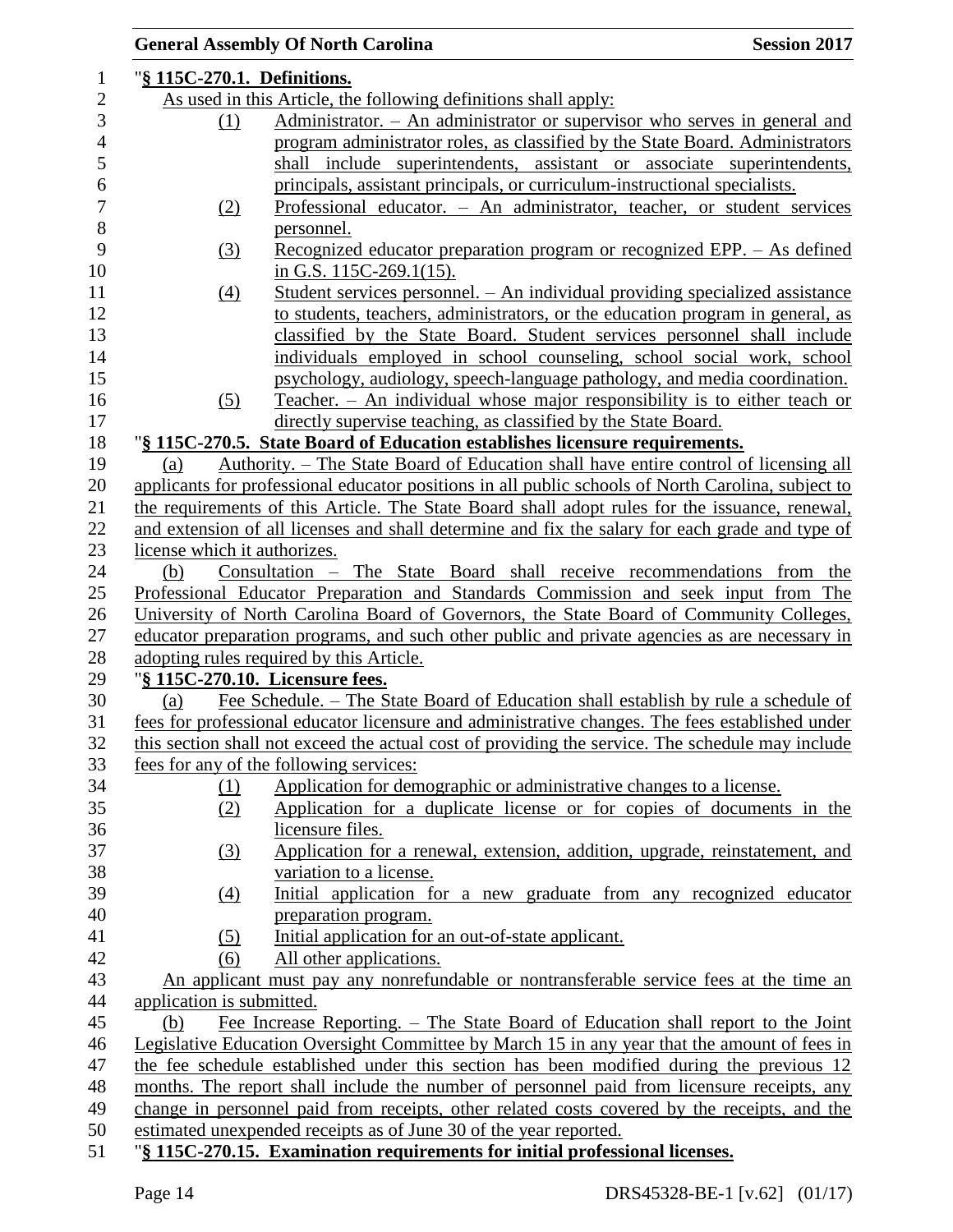### **General Assembly Of North Carolina Session 2017**  (a) Examination Score Requirements. – The State Board of Education shall require an applicant for an initial professional license to demonstrate the applicant's academic and professional preparation by achieving a prescribed minimum score on a standard examination appropriate and adequate for that purpose. Elementary education (K-6) and special education general curriculum teachers shall also achieve a prescribed minimum score on subtests or 6 standard examinations specific to teaching reading and mathematics.<br>
(b) Establishment of Minimum Scores. – The State Boa (b) Establishment of Minimum Scores. – The State Board shall adopt rules that establish the minimum scores for any required standard examinations and other measures necessary to assess the qualifications of professional educators as required under this section. For purposes of this section, the State Board shall not be subject to Article 2A of Chapter 150B 11 of the General Statutes. At least 30 days prior to changing any rule adopted under this section, the State Board shall provide written notice to all recognized educator preparation programs and to all local boards of education. The written notice shall include the proposed revised rule. The State Board of Education shall make any required standard initial professional licensure exam rigorous and raise the prescribed minimum score as necessary to ensure that each applicant has received high-quality academic and professional preparation to teach effectively. (c) Time Line for Completion of Examinations. – The State Board of Education shall permit an applicant to fulfill any such testing requirement before or during the applicant's second year of teaching, provided the applicant took the examination at least once during the first year of teaching. "**§ 115C-270.20. Licensure requirements.** (a) Teacher Licenses. – The State Board shall adopt rules for the issuance of the following classes of teacher licenses, including required levels of preparation for each classification: (1) Continuing professional license or CPL. – A five-year renewable license issued to a teacher who has at least three years of licensed teaching experience and meets other requirements established by the State Board. A CPL shall remain in effect for five years after retirement. (2) Emergency license or EL. – A one-year nonrenewable license issued to an individual who holds a bachelor's degree with coursework relevant to the requested licensure area, but has not successfully completed a recognized educator preparation program and does not qualify for a residency license. An emergency license shall only be requested by the local board of education, and applicants for emergency licenses shall meet all other requirements established by the State Board. (3) Initial professional license or IPL. – A three-year nonrenewable license issued to an individual who has successfully completed a recognized educator preparation program and meets other requirements established by the State Board. (4) Lifetime license. – A license issued to a teacher after 50 or more years of teaching as a licensed teacher that requires no renewal. (5) Residency license or RL. – A one-year license issued to an individual who holds a bachelor's degree with coursework relevant to the requested licensure area, is enrolled in a recognized educator preparation program, and has completed a minimum of 30 hours of field experience and 150 hours of coursework or training. A residency license shall only be requested by the local board of education and shall be accompanied by a certification of supervision from the recognized educator preparation program in which the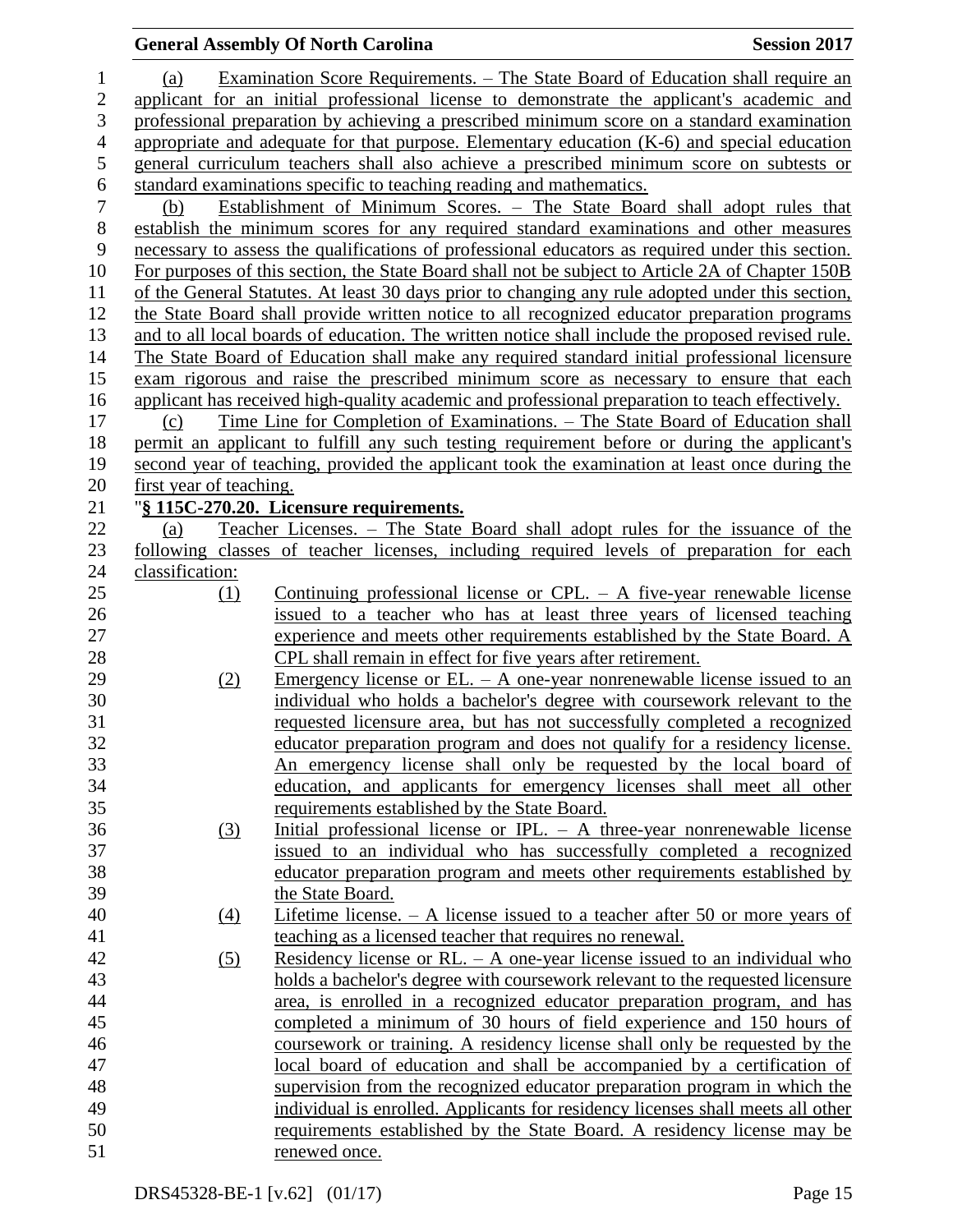|                          | <b>General Assembly Of North Carolina</b> | <b>Session 2017</b>                                                                                                                            |  |
|--------------------------|-------------------------------------------|------------------------------------------------------------------------------------------------------------------------------------------------|--|
| $\mathbf{1}$             | (6)                                       | <u>Retirement licensure. <math>-</math> A five-year renewable license issued to a teacher</u>                                                  |  |
| $\overline{c}$           |                                           | who retired with 30 or more years of teaching experience in North Carolina                                                                     |  |
| 3                        |                                           | and who has served as a substitute teacher at least once every three years                                                                     |  |
| $\overline{\mathcal{L}}$ |                                           | since retirement.                                                                                                                              |  |
| 5                        | (b)                                       | Administrator and Student Services Personnel. - The State Board shall establish                                                                |  |
| 6                        |                                           | classification and levels of preparation necessary for issuance of licenses for administrators and                                             |  |
| $\boldsymbol{7}$         | student services personnel.               |                                                                                                                                                |  |
| 8                        |                                           | "§ 115C-270.25. Out-of-state license applicants.                                                                                               |  |
| 9                        |                                           | Initial applications from an individual with an out-of-state teacher's license shall require the                                               |  |
| 10                       |                                           | applicant to provide evidence of that teacher's effectiveness, when available, as measured by                                                  |  |
| 11                       |                                           | the evaluation system used in that applicant's state of current licensure at the time of                                                       |  |
| 12                       |                                           | application, including any growth measures included in that evaluation system. Applications                                                    |  |
| 13                       |                                           | that include the evidence of that educator's effectiveness shall be prioritized for review over                                                |  |
| 14                       |                                           | initial applications from applicants with out-of-state licenses that do not include that                                                       |  |
| 15                       |                                           | information. An individual who does not include evidence of that teacher's effectiveness with                                                  |  |
| 16                       |                                           | the initial application shall only be eligible for an IPL.                                                                                     |  |
| 17                       |                                           | "§ 115C-270.30. Licensure renewal.                                                                                                             |  |
| 18                       | (a)                                       | Licensure Renewal. - The State Board shall adopt rules establishing the                                                                        |  |
| 19                       |                                           | requirements for renewal of all professional educator licenses. These requirements shall reflect                                               |  |
| 20                       |                                           | rigorous standards for continuing licensure and shall be aligned with high-quality professional                                                |  |
| 21                       |                                           | development programs that reflect State priorities for improving student achievement.                                                          |  |
| 22                       | (b)                                       | Teacher Licensure Renewal. – Rules for continuing licensure for teachers shall                                                                 |  |
| 23                       | include the following:                    |                                                                                                                                                |  |
| 24                       | (1)                                       | For all teachers, at least eight continuing education credits with at least three                                                              |  |
| 25                       |                                           | credits required in a teacher's academic subject area.                                                                                         |  |
| 26                       | (2)                                       | For elementary and middle school teachers, at least three continuing                                                                           |  |
| 27                       |                                           | education credits related to literacy. Literacy renewal credits shall include                                                                  |  |
| 28<br>29                 |                                           | evidence-based assessment, diagnosis, and intervention strategies for                                                                          |  |
| 30                       |                                           | students not demonstrating reading proficiency. Oral language, phonemic<br>awareness, phonics, vocabulary, fluency, and<br>phonological<br>and |  |
| 31                       |                                           | comprehension shall be addressed in literacy-related activities leading to                                                                     |  |
| 32                       |                                           | license renewal for elementary school teachers.                                                                                                |  |
| 33                       | (3)                                       | For retirement licensure, at least 640 hours of documented substitute                                                                          |  |
| 34                       |                                           | teaching each renewal cycle and eight hours of annual professional                                                                             |  |
| 35                       |                                           | development approved by a local school administrative unit.                                                                                    |  |
| 36                       | $\left(4\right)$                          | For all teachers employed by a local board of education, evidence of a rating                                                                  |  |
| 37                       |                                           | of at least proficient on the most recent annual evaluation to maintain the                                                                    |  |
| 38                       |                                           | current license status. A teacher who is unable to satisfy this requirement,                                                                   |  |
| 39                       |                                           | but has been placed on a mandatory improvement plan, may be eligible to                                                                        |  |
| 40                       |                                           | receive an IPL if that teacher satisfies all other licensure requirements.                                                                     |  |
| 41                       | (c)                                       | License Renewal Rules Review. – The rules for licensure renewal shall be reviewed                                                              |  |
| 42                       |                                           | at least once every five years by the State Board of Education to do the following:                                                            |  |
| 43                       | <u>(1)</u>                                | Reevaluate and enhance the requirements for renewal of professional                                                                            |  |
| 44                       |                                           | educator licenses.                                                                                                                             |  |
| 45                       | (2)                                       | Consider modifications in the license renewal achievement to make it a                                                                         |  |
| 46                       |                                           | mechanism for professional educators to renew continually their knowledge                                                                      |  |
| 47                       |                                           | and professional skills.                                                                                                                       |  |
| 48                       | (3)                                       | Integrate digital teaching and learning into the requirements for licensure                                                                    |  |
| 49                       |                                           | renewal.                                                                                                                                       |  |
| 50                       |                                           | "§ 115C-270.35. License suspension and revocation.                                                                                             |  |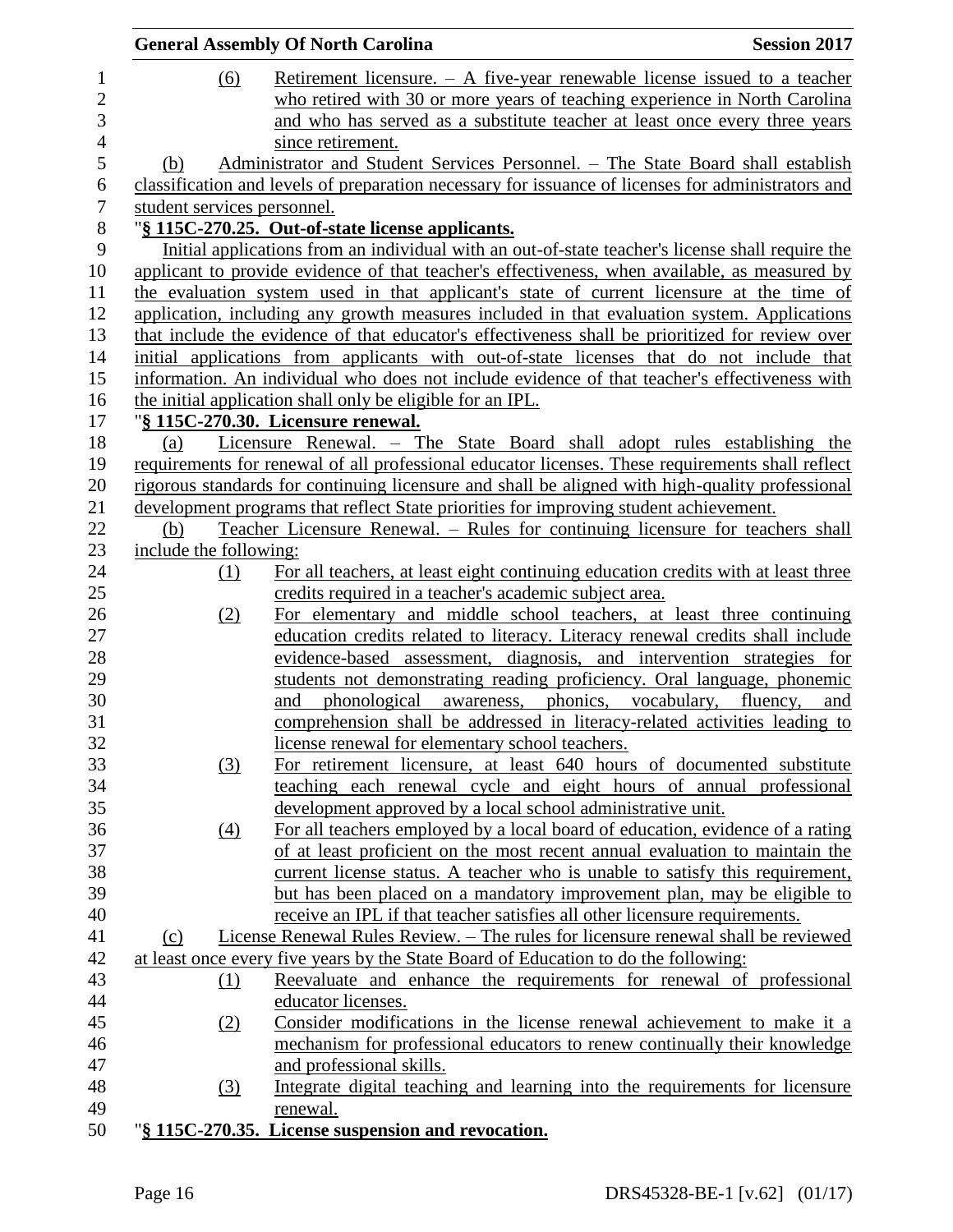|                   | <b>General Assembly Of North Carolina</b><br><b>Session 2017</b>                                                                                                                                     |
|-------------------|------------------------------------------------------------------------------------------------------------------------------------------------------------------------------------------------------|
| (a)               | The State Board shall adopt rules to establish the reasons and procedures for the                                                                                                                    |
|                   | suspension and revocation of licenses, subject to the requirements of this section.                                                                                                                  |
| (b)               | Automatic Revocation With No Hearing. - The State Board shall automatically                                                                                                                          |
|                   | revoke the license of a professional educator without the right to a hearing upon receiving                                                                                                          |
|                   | verification of the identity of the professional educator together with a certified copy of a                                                                                                        |
|                   | criminal record showing that the professional educator has entered a plea of guilty or nolo                                                                                                          |
|                   | contendere to or has been finally convicted of any of the following crimes:                                                                                                                          |
| (1)               | Murder in the first or second degree, G.S. 14-17.                                                                                                                                                    |
| (2)               | Conspiracy or solicitation to commit murder, G.S. 14-18.1.                                                                                                                                           |
| (3)               | Rape or sexual offense, as defined in Article 7B of Chapter 14 of the                                                                                                                                |
|                   | <b>General Statutes.</b>                                                                                                                                                                             |
| $\underline{(4)}$ | Felonious assault with deadly weapon with intent to kill or inflicting serious                                                                                                                       |
|                   | injury, G.S. 14-32.                                                                                                                                                                                  |
| (5)               | Kidnapping, G.S. 14-39.                                                                                                                                                                              |
| (6)               | Abduction of children, G.S. 14-41.                                                                                                                                                                   |
| (7)               | Crime against nature, G.S. 14-177.                                                                                                                                                                   |
| (8)               | Incest, G.S. 14-178 or G.S. 14-179.                                                                                                                                                                  |
| (9)               | <u>Employing or permitting minor to assist in offense against public morality</u>                                                                                                                    |
|                   | and decency, G.S. 14-190.6.                                                                                                                                                                          |
| (10)              | Dissemination to minors under the age of 16 years, G.S. 14-190.7.                                                                                                                                    |
| (11)              | Dissemination to minors under the age of 13 years, G.S. 14-190.8.                                                                                                                                    |
| (12)              | Displaying material harmful to minors, G.S. 14-190.14.                                                                                                                                               |
| (13)              | Disseminating harmful material to minors, G.S. 14-190.15.                                                                                                                                            |
| (14)              | First degree sexual exploitation of a minor, G.S. 14-190.16.                                                                                                                                         |
| (15)              | Second degree sexual exploitation of a minor, G.S. 14-190.17.                                                                                                                                        |
| (16)              | Third degree sexual exploitation of a minor, G.S. 14-190.17A.                                                                                                                                        |
| (17)              | Taking indecent liberties with children, G.S. 14-202.1.                                                                                                                                              |
| (18)              | Solicitation of child by computer to commit an unlawful sex<br>act,                                                                                                                                  |
|                   | G.S. 14-202.3.                                                                                                                                                                                       |
| (19)              | Taking indecent liberties with a student, G.S. 14-202.4.                                                                                                                                             |
| (20)              | Prostitution, G.S. 14-204.                                                                                                                                                                           |
| (21)              | <u>Patronizing a prostitute who is a minor or a mentally disabled person,</u>                                                                                                                        |
|                   | G.S. 14-205.2(c) or (d).                                                                                                                                                                             |
| (22)              | Promoting prostitution of a minor or a mentally disabled person,                                                                                                                                     |
|                   | G.S. $14-205.3(b)$ .                                                                                                                                                                                 |
| (23)              | Child abuse under G.S. 14-318.4.                                                                                                                                                                     |
|                   | The State Board shall mail notice of its intent to act pursuant to this subsection by certified                                                                                                      |
|                   | mail, return receipt requested, directed to the professional educator's last known address. The<br>notice shall inform the professional educator that it will revoke the person's license unless the |
|                   | professional educator notifies the State Board in writing within 10 days after receipt of the                                                                                                        |
|                   | notice that the defendant identified in the criminal record is not the same person as the                                                                                                            |
|                   | professional educator. If the professional educator provides this written notice to the State                                                                                                        |
|                   | Board, the State Board shall not revoke the license unless it can establish as a fact that the                                                                                                       |
|                   | defendant and the professional educator are the same person.                                                                                                                                         |
| (c)               | Mandatory Revocation. - The State Board shall revoke the license of a professional                                                                                                                   |
|                   | educator if the State Board receives notification from a local board of education or the                                                                                                             |
|                   | Secretary of Health and Human Services that a professional educator has received a rating on                                                                                                         |
|                   | any standard that was identified as an area of concern on the mandatory improvement plan that                                                                                                        |
|                   | was below proficient or otherwise represented unsatisfactory or below standard performance                                                                                                           |
|                   | under G.S. 115C-333(d) and G.S. 115C-333.1(f).                                                                                                                                                       |
|                   |                                                                                                                                                                                                      |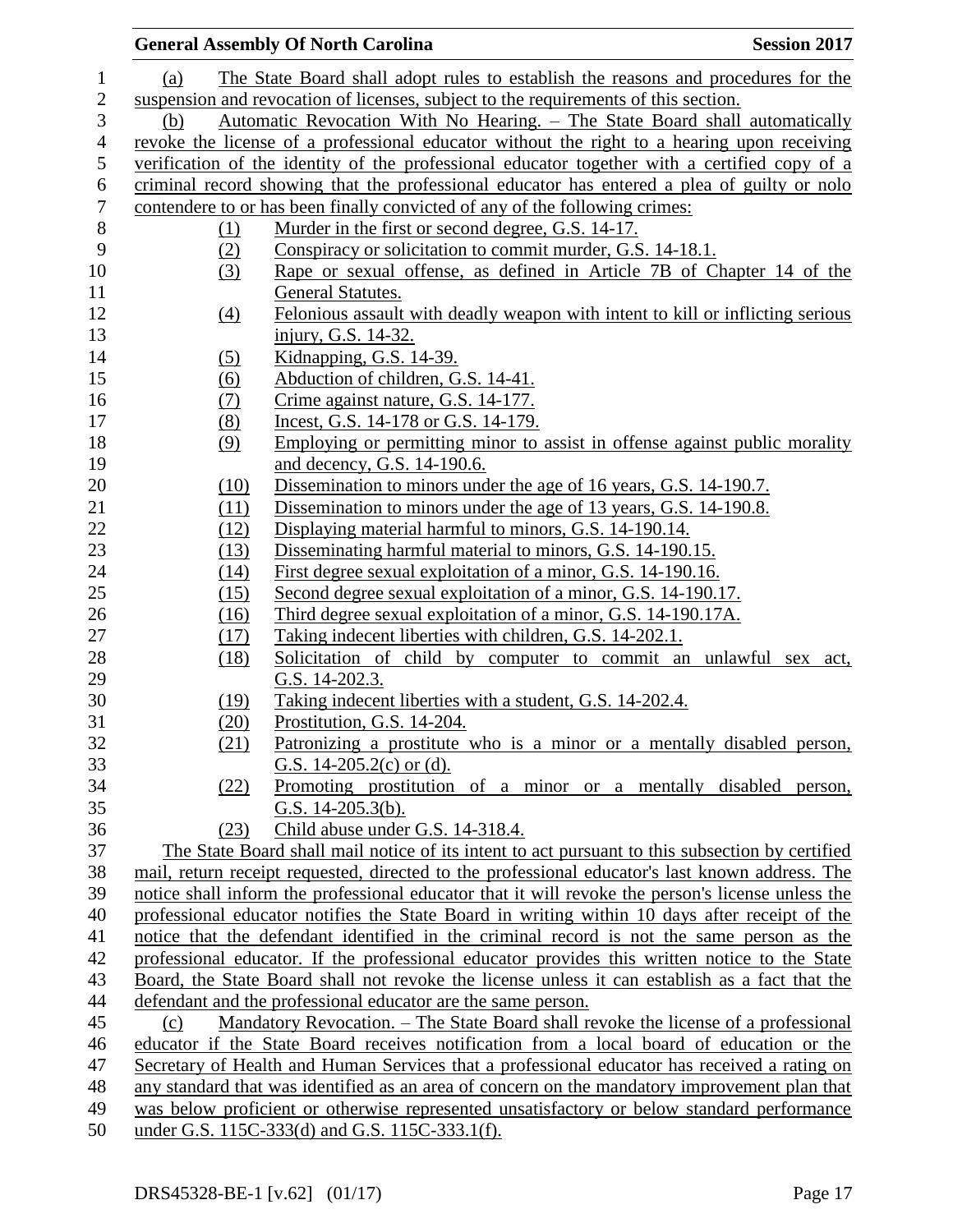#### **General Assembly Of North Carolina Session 2017**  (d) Discretionary Revocation. – The State Board may revoke or refuse to renew a professional educator's license when the Board identifies the school in which the professional educator is employed as low-performing under G.S. 115C-105.37 or G.S. 143B-146.5, and the assistance team assigned to that school makes the recommendation to revoke or refuse to renew the professional educator's license for one or more reasons established by the State Board in its rules for license suspension or revocation. (e) Subpoena Power. – The State Board may issue subpoenas for the purpose of obtaining documents or the testimony of witnesses in connection with proceedings to suspend or revoke licenses. In addition, the Board shall have the authority to contract with individuals who are qualified to conduct investigations in order to obtain all information needed to assist the Board in the proper disposition of allegations of misconduct by licensed persons." **PART IV. CONFORMING CHANGES SECTION 4.(a)** G.S. 93B-15.1(i) reads as rewritten: "(i) For the purposes of this section, the State Board of Education shall be considered an occupational licensing board when issuing teacher licenses under G.S. 115C-296.Article 17E of Subchapter V of Chapter 115C of the General Statutes." **SECTION 4.(b)** G.S. 115C-296.7(g) reads as rewritten: "(g) NC Teaching Corps members shall be granted lateral entry teaching residency 20 licenses pursuant to G.S. 115C-296.12(a). Article 17E of this Chapter." **SECTION 4.(c)** G.S. 115C-333(d) reads as rewritten: "(d) State Board Notification. – If a local board dismisses an employee of a low-performing school who is a teacher with career status for any reason except a reduction in force under G.S. 115C-325(e)(1)l., or dismisses an employee who is a teacher on contract for cause or elects to not renew an employee's contract as a result of a superintendent's recommendation under subsection (b) or (c) of this section, it shall notify the State Board of the action, and the State Board annually shall provide to all local boards the names of those individuals. If a local board hires one of these individuals, within 60 days the superintendent or the superintendent's designee shall observe the employee, develop a mandatory improvement plan to assist the employee, and submit the plan to the State Board. The State Board shall review the mandatory improvement plan and may provide comments and suggestions to the superintendent. If on the next evaluation the employee receives a rating on any standard that was identified as an area of concern on the mandatory improvement plan that is again below proficient or otherwise represents unsatisfactory or below standard performance, the local board shall notify the State Board and the State Board shall initiate a proceeding to revoke the employee's license under G.S. 115C-296(d).G.S. 115C-270.35. If on this next evaluation the employee receives at least a proficient rating on all of the performance standards that were identified as areas of concern on the mandatory improvement plan, the local board shall notify the State Board that the employee is in good standing and the State Board shall not continue to provide the individual's name to local boards under this subsection unless the employee is a teacher with career status and is subsequently dismissed under G.S. 115C-325 except for a reduction in force, or the employee is a teacher on contract subsequently dismissed under G.S. 115C-325.4." **SECTION 4.(d)** G.S. 115C-333.1(f) reads as rewritten:

 "(f) State Board Notification. – If a local board dismisses a teacher with career status for any reason except a reduction in force under G.S. 115C-325(e)(1)l., or dismisses a teacher on contract for cause or elects to not renew a teacher's contract as a result of a superintendent's recommendation under subsection (d) of this section, it shall notify the State Board of the action, and the State Board annually shall provide to all local boards the names of those teachers. If a local board hires one of these teachers, within 60 days the superintendent or the superintendent's designee shall observe the teacher, develop a mandatory improvement plan to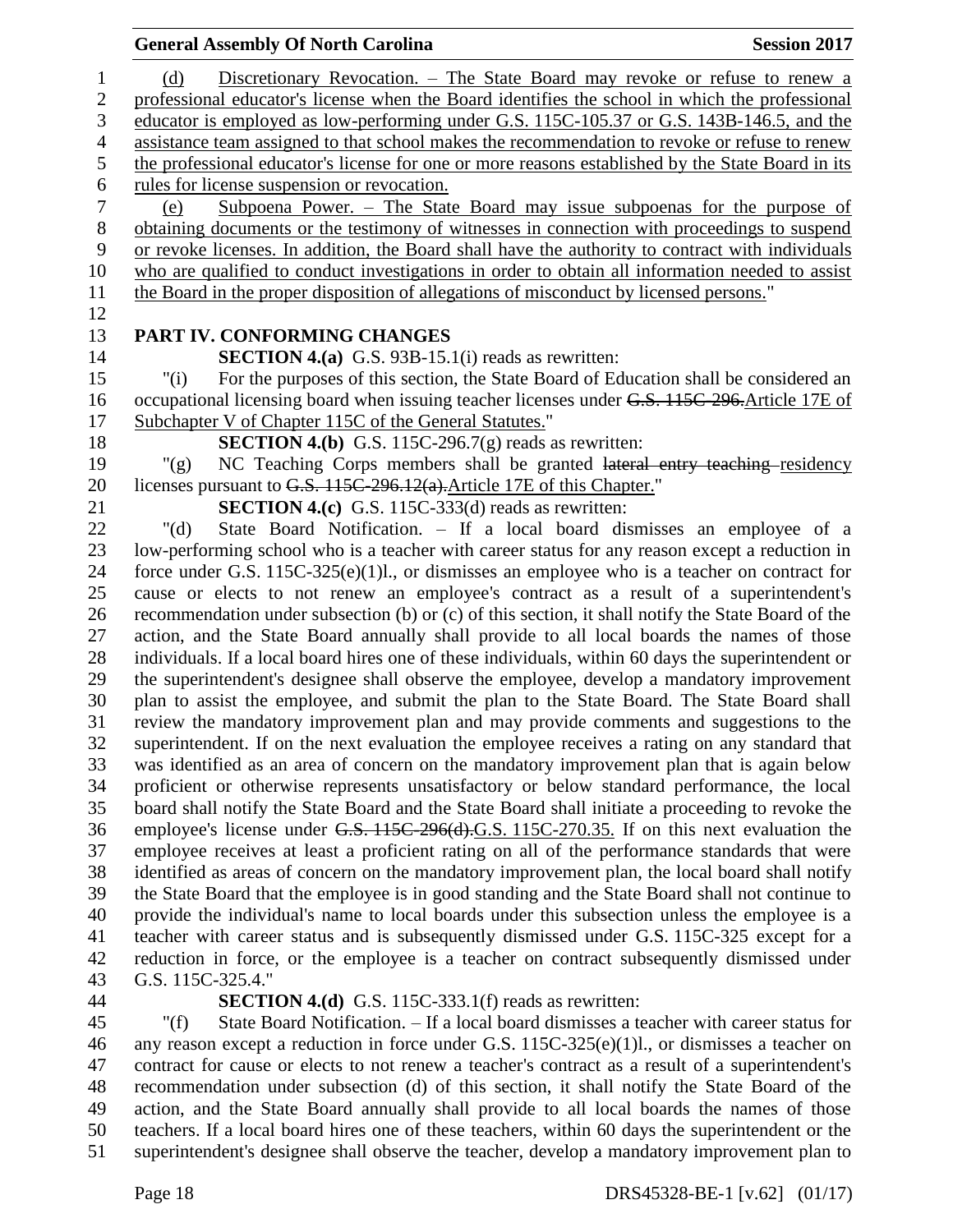#### **General Assembly Of North Carolina Session 2017**

 assist the teacher, and submit the plan to the State Board. The State Board shall review the mandatory improvement plan and may provide comments and suggestions to the superintendent. If on the next evaluation the teacher receives a rating on any standard that was an area of concern on the mandatory improvement plan that is again below proficient or a rating that otherwise represents unsatisfactory or below standard performance, the local board shall notify the State Board, and the State Board shall initiate a proceeding to revoke the teacher's license under G.S. 115C-296(d).G.S. 115C-270.35. If on the next evaluation the teacher receives at least a proficient rating on all of the overall performance standards that were areas of concern on the mandatory improvement plan, the local board shall notify the State Board that the teacher is in good standing, and the State Board shall not continue to provide the teacher's name to local boards under this subsection unless the teacher has career status and is subsequently dismissed under G.S. 115C-325 except for a reduction in force or is a teacher on contract who is subsequently dismissed under G.S. 115C-325.4. If, however, on this next evaluation the teacher receives a developing rating on any standards that were areas of concern on the mandatory improvement plan, the teacher shall have one more year to bring the rating to proficient if the local board elects to renew the teacher's contract. If by the end of this second year the teacher is not proficient in all standards that were areas of concern on the mandatory improvement plan, the local board shall notify the State Board, and the State Board shall initiate a proceeding to revoke the teacher's license under 20 G.S. 115C-296(d).G.S. 115C-270.35."

**SECTION 4.(e)** G.S. 115D-5(p) reads as rewritten:

 "(p) The North Carolina Community College System may offer courses, in accordance 23 with the lateral entry program of study established under G.S. 115C-296.12, Article 17D of Subchapter V of Chapter 115C of the General Statutes, to individuals who choose to enter the 25 teaching profession by lateral entry-through residency licensure."

**SECTION 4.(f)** G.S. 116-239.5(a) reads as rewritten:

 "(a) The Board of Governors, in consultation with the constituent institutions of The University of North Carolina with educator preparation programs, shall designate eight constituent institutions to establish laboratory schools to serve public school students in accordance with the provisions of this Article. The Board of Governors shall select eight constituent institutions with quality educator preparation programs as demonstrated by the annual performance measures reported by the constituent institutions in accordance with G.S. 115C-296.13.G.S. 115C-269.35."

**SECTION 4.(g)** G.S. 116-239.13(5) reads as rewritten:

 "(5) Information on the student outcomes for students who are enrolled in each educator preparation program who obtained clinical experience in school leadership and teaching in the lab schools, including the performance elements reported under G.S. 115C-296.13(b).G.S. 115C-269.35."

#### **PART V. ENSURE AVAILABILITY OF INFORMATION ON TEACHER VACANCIES**

- **SECTION 5.(a)** G.S. 115C-12(22) reads as rewritten:
- "(22) Duty to Monitor the State of the Teaching Profession in North Carolina. –
- **a.** The State Board of Education shall monitor and compile an annual report on the state of the teaching profession in North Carolina that includes data on the decisions of teachers to leave the teaching profession. The State Board shall adopt standard procedures for each local board of education to use in requesting the information from teachers who are not continuing to work as teachers in the local school administrative unit and shall require each local board of education to report the information to the State Board in a standard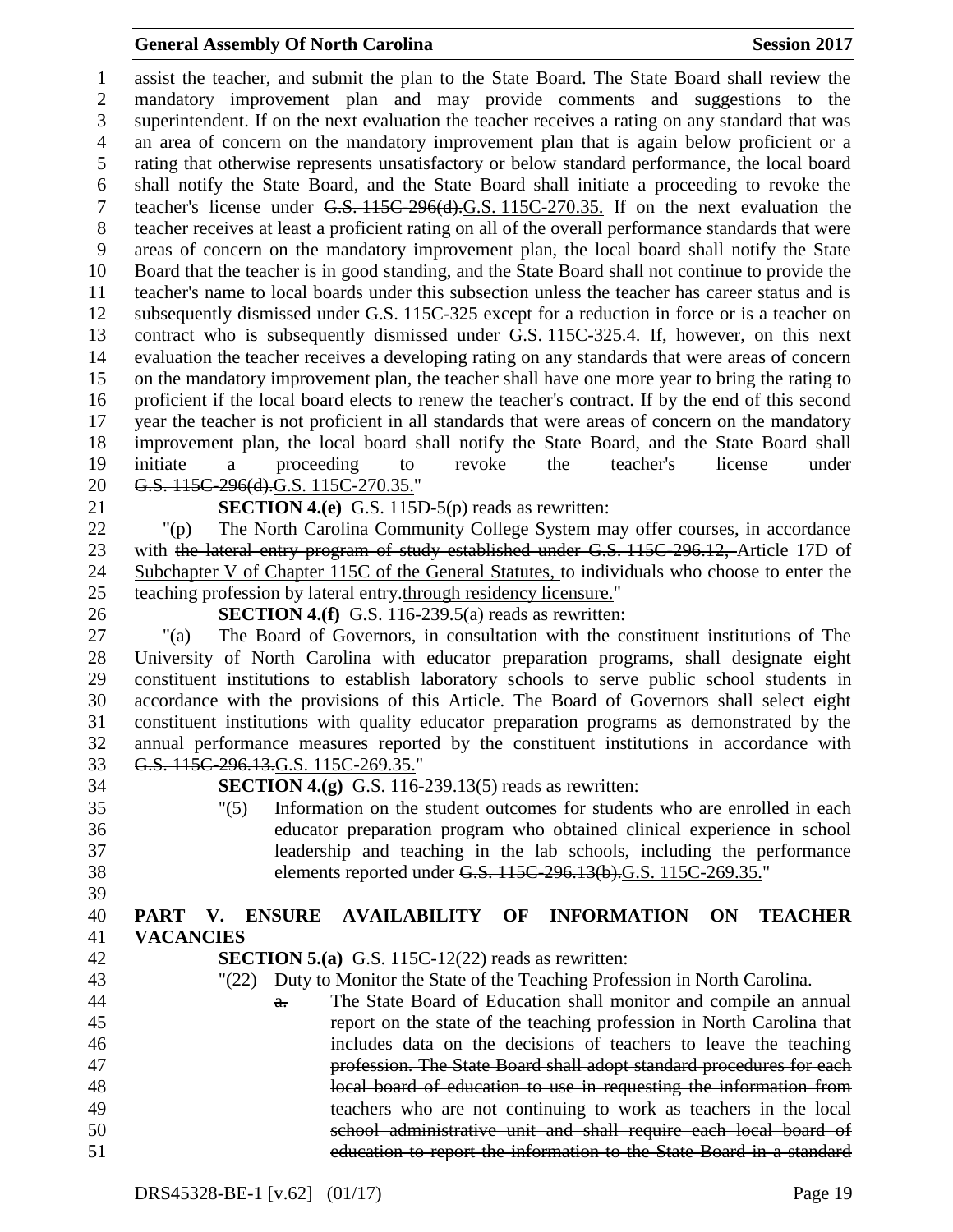|     |                |                  | <b>General Assembly Of North Carolina</b>                                       | <b>Session 2017</b>                                                                                                                              |
|-----|----------------|------------------|---------------------------------------------------------------------------------|--------------------------------------------------------------------------------------------------------------------------------------------------|
|     |                |                  |                                                                                 | format adopted by the State Board profession and data on teaching                                                                                |
|     |                |                  |                                                                                 | positions that local boards of education are unable to fill, as provided                                                                         |
|     |                |                  | in G.S. 115C-299.5.                                                             |                                                                                                                                                  |
|     | $\mathbf{b}$ . |                  |                                                                                 | The annual teacher transition report shall include data on the                                                                                   |
|     |                |                  | following:                                                                      |                                                                                                                                                  |
|     |                | $\ddagger$       |                                                                                 | The number of teachers who left the profession without                                                                                           |
|     |                |                  |                                                                                 | remaining in the field of education and the reasons for                                                                                          |
|     |                |                  | teachers leaving the profession.                                                |                                                                                                                                                  |
|     |                | 2.               |                                                                                 | The number of teachers who left their employment to teach in                                                                                     |
|     |                |                  | other states.                                                                   |                                                                                                                                                  |
|     |                | $\overline{3}$ . |                                                                                 | The number of teachers who left their employment to work in                                                                                      |
|     |                |                  |                                                                                 | another school in North Carolina, including nonpublic                                                                                            |
|     |                |                  | schools and charter schools.                                                    |                                                                                                                                                  |
|     |                | 4.               |                                                                                 | The number of teachers who left a classroom position for                                                                                         |
|     |                |                  | another type of educational position.                                           |                                                                                                                                                  |
|     |                | 5.               |                                                                                 | The number of teachers who left employment in hard to staff                                                                                      |
|     |                |                  |                                                                                 | schools. A hard-to-staff school shall be any school identified                                                                                   |
|     |                |                  | as low-performing, as provided in G.S. 115C-105.37.                             |                                                                                                                                                  |
|     |                | 6.               |                                                                                 | The number of teachers who left employment in hard-to-staff                                                                                      |
|     |                |                  |                                                                                 | subject areas. A hard to staff subject area is either of the                                                                                     |
|     |                |                  | following:                                                                      |                                                                                                                                                  |
|     |                |                  | $\mathbf{F}$                                                                    | As defined by the United States Department of                                                                                                    |
|     |                |                  | Education.                                                                      |                                                                                                                                                  |
|     |                |                  | H <sub>r</sub>                                                                  | A subject area that has resulted in a long-term                                                                                                  |
|     |                |                  |                                                                                 | vacancy of 16 months or more at a particular school in                                                                                           |
|     |                |                  | a local school administrative unit.                                             |                                                                                                                                                  |
|     | $e_{i}$        |                  |                                                                                 | The annual teacher transition report by the State Board of Education                                                                             |
|     |                |                  |                                                                                 | shall disaggregate the data included in sub-subdivision b. of this                                                                               |
|     |                |                  |                                                                                 | subdivision by teacher effectiveness status at a statewide level. The<br>report shall not disaggregate data on teacher effectiveness status at a |
|     |                |                  | local school administrative unit level.                                         |                                                                                                                                                  |
|     |                |                  |                                                                                 | Notwithstanding Article 21A of this Chapter, local school                                                                                        |
|     |                |                  |                                                                                 | administrative units shall provide to the State Board of Education for                                                                           |
|     |                |                  |                                                                                 | the purposes of this report any North Carolina Educator Evaluation                                                                               |
|     |                |                  |                                                                                 | System (NCEES) effectiveness status assigned to teachers who left                                                                                |
|     |                |                  | employment.                                                                     |                                                                                                                                                  |
|     |                |                  |                                                                                 | The State Board of Education shall not report disaggregated data                                                                                 |
|     |                |                  |                                                                                 | that reveals confidential information in a teacher's personnel file, as                                                                          |
|     |                |                  |                                                                                 | defined by Article 21A of this Chapter, such as making the                                                                                       |
|     |                |                  |                                                                                 | effectiveness status personally identifiable to an individual teacher."                                                                          |
|     |                |                  |                                                                                 | <b>SECTION 5.(b)</b> Article 20 of Subchapter V of Chapter 115C of the General                                                                   |
|     |                |                  | Statutes is amended by adding a new section to read:                            |                                                                                                                                                  |
|     |                |                  | "\\$\\frac{115C-299.5} Duty to monitor the state of the teaching profession.    |                                                                                                                                                  |
| (a) |                |                  | Definitions. $-$ As used in this section, the following definitions apply:      |                                                                                                                                                  |
|     | (1)            |                  |                                                                                 | <u>Hard-to-staff school. – Any school identified as low-performing, as provided</u>                                                              |
|     |                |                  | in G.S. 115C-105.37.                                                            |                                                                                                                                                  |
|     | (2)            |                  | Hard-to-staff subject area. $- A$ subject area that is either of the following: |                                                                                                                                                  |
|     | <u>a.</u>      |                  | As defined by the United States Department of Education.                        |                                                                                                                                                  |
|     | <u>b.</u>      |                  |                                                                                 | A subject area that has resulted in a long-term vacancy of 16 months                                                                             |
|     |                |                  | or more at a particular school in a local school administrative unit.           |                                                                                                                                                  |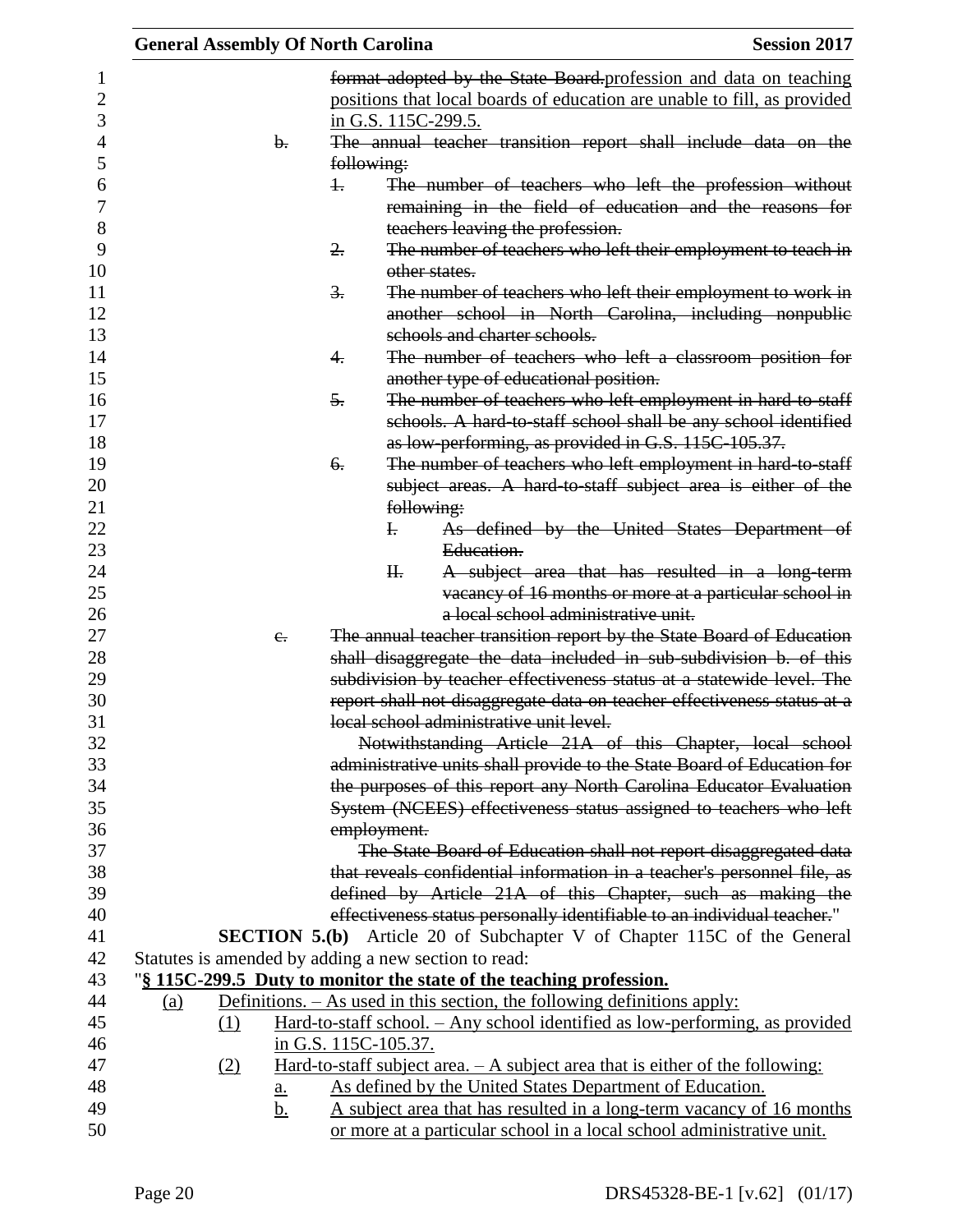|                  | <b>General Assembly Of North Carolina</b><br><b>Session 2017</b>                                                             |  |
|------------------|------------------------------------------------------------------------------------------------------------------------------|--|
| $\mathbf{1}$     | State of the Teaching Profession Report. – The State Board of Education shall<br>(b)                                         |  |
| $\boldsymbol{2}$ | monitor and compile an annual report by December 15 annually on the state of the teaching                                    |  |
| 3                | profession in North Carolina that includes data on the decisions of teachers to leave the                                    |  |
| $\overline{4}$   | teaching profession and vacancies in teaching positions as provided in subsections (c) and (e)                               |  |
| 5                | of this section. The State Board shall adopt standard procedures for each local board of                                     |  |
| $\boldsymbol{6}$ | education to use in requesting information required by this report and shall require each local                              |  |
| $\boldsymbol{7}$ | board of education to report the information to the State Board in a standard format adopted by                              |  |
| $8\,$            | the State Board.                                                                                                             |  |
| 9                | Teachers Leaving the Profession. – The report shall include the following data on<br>(c)                                     |  |
| 10               | the decisions of teachers to leave the teaching profession in the prior school year:                                         |  |
| 11               | The number of teachers who left the profession without remaining in the<br>(1)                                               |  |
| 12               | field of education and the reasons for teachers leaving the profession.                                                      |  |
| 13               | The number of teachers who left their employment to teach in other states.<br>(2)                                            |  |
| 14               | (3)<br>The number of teachers who left their employment to work in another school                                            |  |
| 15               | in North Carolina, including nonpublic schools and charter schools.                                                          |  |
| 16               | The number of teachers who left a classroom position for another type of<br>(4)                                              |  |
| 17               | educational position.                                                                                                        |  |
| 18               | The number of teachers who left employment in hard-to-staff schools.<br>(5)                                                  |  |
| 19               | The number of teachers who left employment in hard-to-staff subject areas.<br>(6)                                            |  |
| 20               | The annual teacher transition report by the State Board of Education shall<br>(d)                                            |  |
| 21               | disaggregate the data included in subsection (c) of this section by teacher effectiveness status at                          |  |
| 22               | a statewide level. The report shall not disaggregate data on teacher effectiveness status at a                               |  |
| 23               | local school administrative unit level. Notwithstanding Article 21A of this Chapter, local                                   |  |
| 24               | school administrative units shall provide to the State Board of Education for the purposes of                                |  |
| 25               | this report any North Carolina Educator Evaluation System (NCEES) effectiveness status                                       |  |
| 26               | assigned to teachers who left employment. The State Board of Education shall not report                                      |  |
| 27               | disaggregated data that reveals confidential information in a teacher's personnel file, as defined                           |  |
| 28               | by Article 21A of this Chapter, such as making the effectiveness status personally identifiable                              |  |
| 29               | to an individual teacher.                                                                                                    |  |
| 30               | Teacher Vacancies. – The report shall include data on teaching positions that local<br>(e)                                   |  |
| 31               | boards of education are unable to fill with a teacher licensed in that subject area by the fortieth                          |  |
| 32               | school instructional day of the local school administrative unit's calendar. The report shall                                |  |
| 33               | aggregate all data to provide both statewide information and information specific to each local                              |  |
| 34<br>35         | school administrative units, including the following:                                                                        |  |
| 36               | The number of teacher vacancies by subject area.<br>(1)<br>The number of teacher vacancies by school, with identification of |  |
| 37               | (2)<br>hard-to-staff schools."                                                                                               |  |
| 38               | <b>SECTION 5.(c)</b> The State Board of Education shall complete the first annual report on                                  |  |
| 39               | the state of the teaching profession, including information on vacancies in the teaching                                     |  |
| 40               | profession, no later than December 15, 2017.                                                                                 |  |
| 41               |                                                                                                                              |  |
| 42               | PART VI. EFFECTIVE DATE                                                                                                      |  |
| 43               | <b>SECTION 6.(a)</b> This act is effective when it becomes law and applies beginning                                         |  |
| 44               | with the 2017-2018 school year.                                                                                              |  |
| 45               | <b>SECTION 6.(b)</b> Any rules required by this act shall be adopted by February 1,                                          |  |
| 46               | 2018.                                                                                                                        |  |
| 47               | <b>SECTION 6.(c)</b> The State Board shall accept applications from EPPs for initial                                         |  |
| 48               | approval no later than March 1, 2018, for EPPs applying to accept students in the 2018-2019                                  |  |
| 49               | school year.                                                                                                                 |  |
|                  |                                                                                                                              |  |